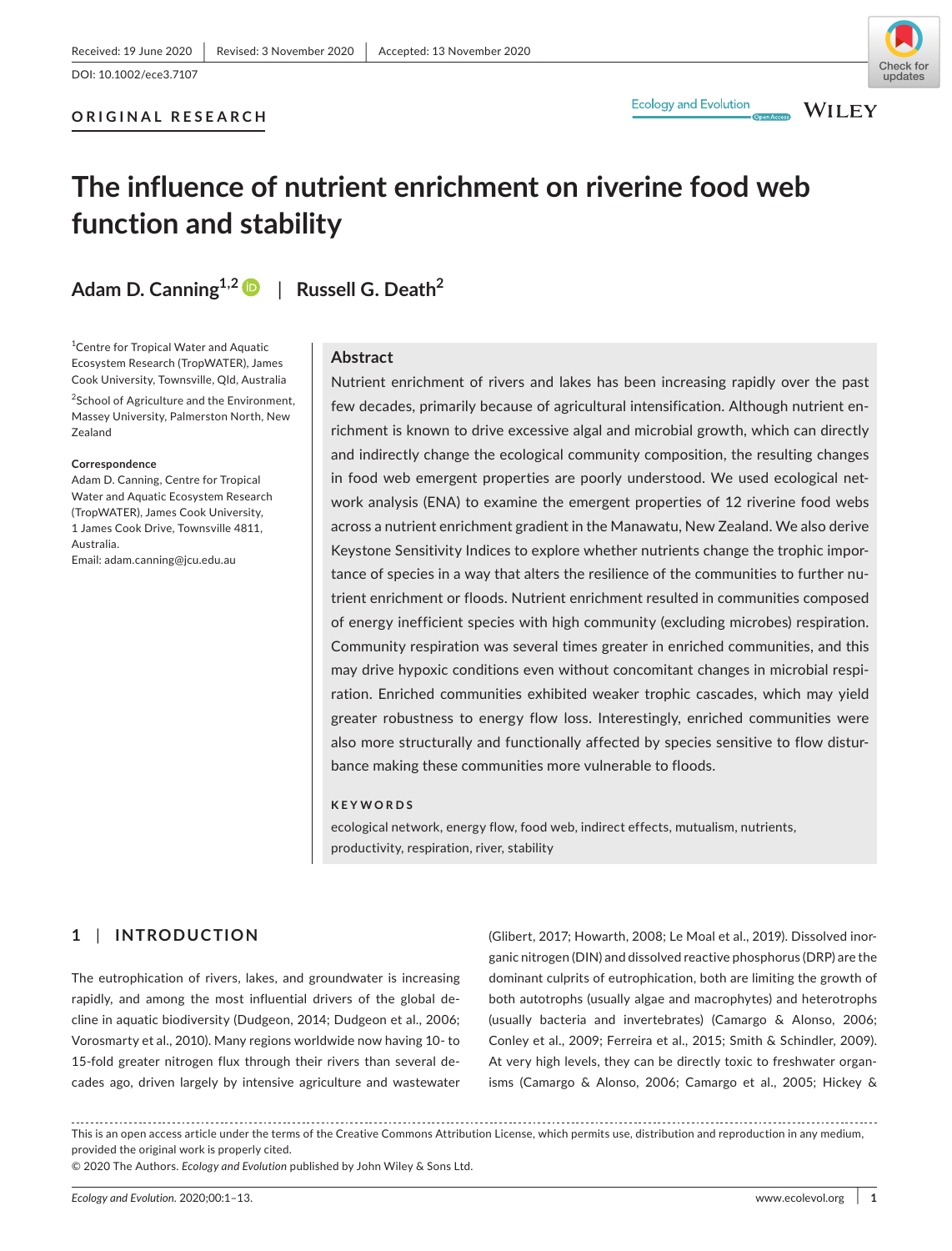Martin, 2009), but can result in hypoxic conditions if decomposition increases excessively. Nutrients promote the growth of microbes, which can rot dead organic matter, often nutrient-promoted excessive algae coincide and fuel this, with the microbial decomposition dramatically reducing ambient dissolved oxygen levels and changing pH, which in turn have adverse effects on instream invertebrates and fish (Dodds & Smith, 2016; Ferreira et al., 2015; Hilton et al., 2006; Smith et al., 2006). Furthermore, microbes can mine their environment for nutrients and condition nutrient-poor detritus, in turn, increasing the palatability for detritus-consuming invertebrates and relieving nutrient constrained growth (Evans-White & Halvorson, 2017; Ferreira et al., 2015; Guo et al., 2016; Hessen et al., 2013). Nutrient enrichment typically changes riverine invertebrate communities from being mayfly, stonefly, and caddisfly dominated to those dominated by worms, snails, and midges (Ballantine & Davies-Colley, 2014; Cullen et al., 2006; Tonkin et al., 2013). Surviving fish species may have poor condition as a result of stress and the dietary changes from the altered macroinvertebrate communities (Baker et al., 2013; Schreck & Tort, 2016; Sealey & Gatlin, 1999; Thera et al., 2020).

While riverine community composition changes with nutrient enrichment (Camargo & Alonso, 2006; Smith & Schindler, 2009), the influence of those changes on food web emergent properties/functioning is not well understood (Boersma et al., 2008; Dodds, 2007; Friberg et al., 2011; Price et al., 2019). Theoretical investigations have hypothesized that nutrient enrichment should yield increases in the relative importance of dietary specialists, increase the amount of energy flowing through the food web, drive longer food chains, alter nutrient stoichiometry, increase population variability, and reduce the amount of cycling (DeAngelis, 2012). Ecological network analysis (ENA) provides a toolbox of mathematical measures to quantify characteristics of weighted food webs, such as cycling and dietary specialists (Fath & Borrett, 2006; Fath & Patten, 1999; Latham Ii, 2006). Despite the potential application of ENA to inform how aquatic food web functioning differs with nutrient enrichment, the few empirical applications of ENA across enriched aquatic systems have yielded inconsistent results (Almunia et al., 1999; Baeta et al., 2011; Mukherjee et al., 2015; Patricio et al., 2006).

A difficult property of ecological communities to quantify is food web stability. Food web stability is the maintenance of food web structure and function over time, and it includes resilience, persistence, equilibrium, resistance, and robustness (Dunne et al., 2005; Mougi & Kondoh, 2016; Rooney & McCann, 2012; Saint-Béat et al., 2015). Current theory suggests that having many relatively weak indirect flows can stabilize webs by dampening the spread of destructive cascades (Canning & Death, 2017; Mougi & Kondoh, 2016; Rooney & McCann, 2012; Saint-Béat et al., 2015). When disturbances are species-specific, secondary extinctions are most likely to occur when species with the highest link weight (both direct and indirect effects) are perturbed (Zhang et al., 2016). Analysis of un-weighted food webs also suggested species connectivity had high influence on secondary species extinctions (Canning

& Death, 2018; Dunne et al., 2002; Montoya et al., 2006); however, connectivity has since been shown to be unimportant in weighted food webs (Zhang et al., 2016). Species with high influence on food web stability are often termed as being keystone (Mills et al., 1993). Therefore, if food webs change in a way that means the most sensitive species to disturbance are also keystone species, then the food web will likely have lower stability to the said disturbance.

Rivers often face multiple disturbances (both natural and anthropogenic), and some taxa may be resilient to one type of disturbance but sensitive to another. If all species within a community can be assigned a score of how keystone they are and how sensitive they are to a given disturbance, then the overall potential sensitivity of the food web to the given disturbance could be estimated by averaging the keystone scores of each species and weighting this by their respective disturbance sensitivity. High weighted averages would indicate a community with keystone species that are also sensitive to the given disturbance, which may mean that community is less stable to the disturbance than a community with a lower weighted-average.

New Zealand, like many developed countries, has experienced considerable decline in ecological health over the last 25 years largely from eutrophication in lowland, agriculture-dominated catchments (Foote et al., 2015; Joy et al., 2019; Julian et al., 2017; Larned et al., 2016). Exacerbations of existing nutrient enrichment and natural floods are two of the most common disturbances facing rivers. Furthermore, for most New Zealand riverine macroinvertebrates there are well-established scores of their sensitivity to nutrient enrichment and well-established relationships between body traits and resilience to floods (Scarsbrook & Townsend, 1993; Stark & Maxted, 2007; Townsend et al., 2003). In this study, we assembled weighted food webs for twelve rivers across a nutrient gradient within the Manawatu, New Zealand. First, we used ENA to explore whether overall food web functioning differed across the nutrient gradient. Secondly, we scored the macroinvertebrate assemblages on their sensitivity to further nutrient enrichment and floods, and scored how keystone they are, to produce indices of the community sensitivity (termed here Keystone Sensitivity Indices) to further nutrient enrichment or floods. We then assessed whether these sensitivity indexes changed across the nutrient gradient.

# **2** | **METHODS**

#### **2.1** | **Study sites**

Twelve sites in the Manawatu River catchment varying in nutrient enrichment were studied (Table 1). At each site, DIN and DRP concentrations were the average of 7 years (1999–2006) of monthly samples, collected as a part of state of environment monitoring, and processed in accordance with NZS/ISO/IEC 17025:1999 protocols (Death & Death, 2006). A 7-year monitoring period was chosen as single grab samples are highly variable and the observed ecological communities would have developed over multiple years; longer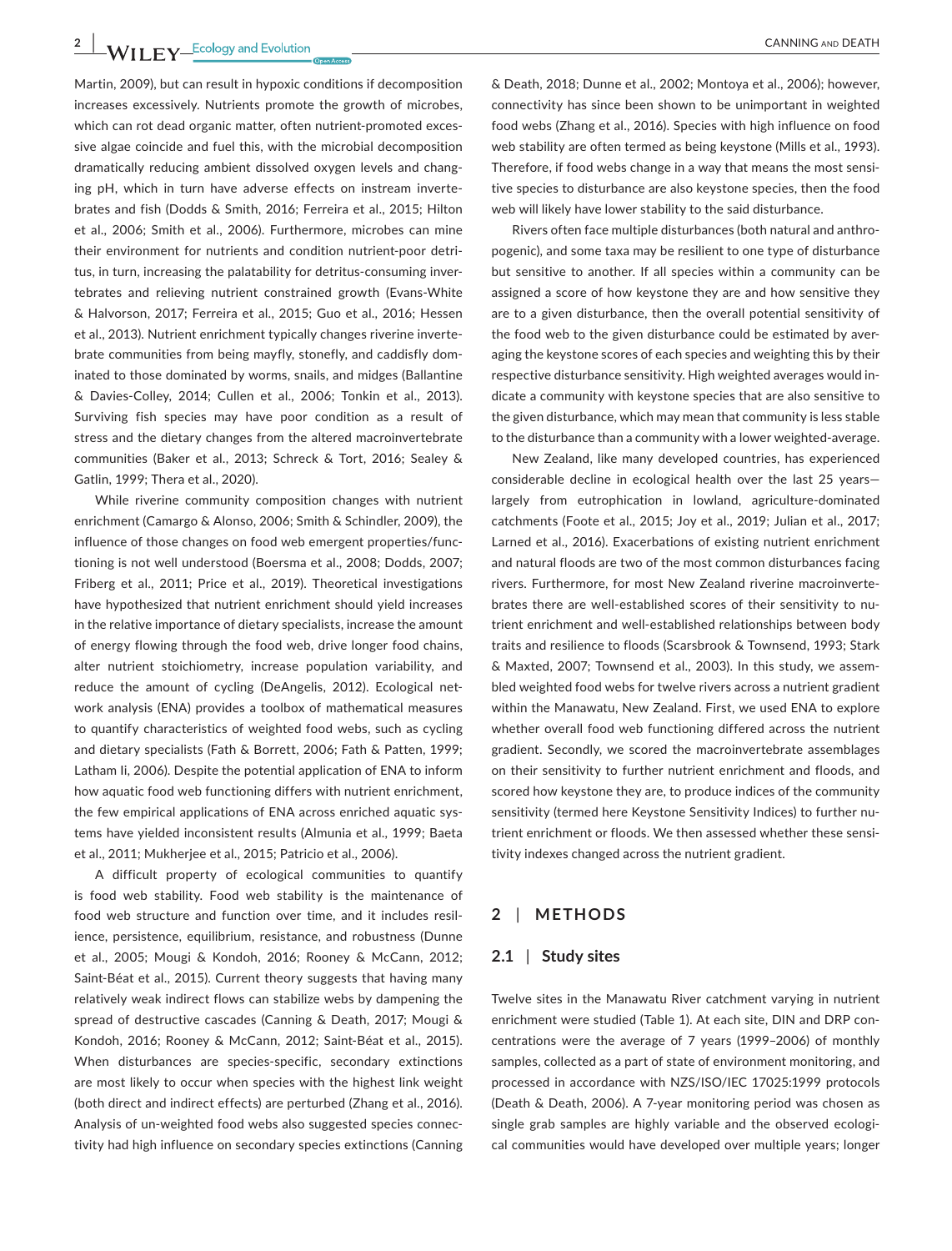**TABLE 1** The average dissolved inorganic nitrogen concentration (DIN, mg/L), dissolved reactive phosphorus (DRP, mg/L), species richness (N), connectance (C), total system throughflow (TST, J/m $^2$ /yr), and locations (WGS 84) of twelve river food webs sampled in 2007 in the Manawatu, NZ

| <b>Site</b>                                       | Latitude     | Longitude     | <b>DIN</b> | <b>DRP</b> | $\mathsf{N}$ | $\mathsf{C}$ | <b>TST</b> |
|---------------------------------------------------|--------------|---------------|------------|------------|--------------|--------------|------------|
| Mangatainoka River @ Putara<br>Road               | 40°40″49.9'S | 175°32"50.8'E | 0.02       | 0.003      | 33           | 0.11         | 8,749,303  |
| Pohangina River @ Piripiri Road                   | 40°03″04.9'S | 175°56"11.5'E | 0.05       | 0.005      | 62           | 0.09         | 16,377,036 |
| Pohangina River @ Raumai<br>Reserve               | 40°12″26.3'S | 175°47"21.5'E | 0.08       | 0.012      | 53           | 0.12         | 6,629,034  |
| Tokomaru River @ Horseshoe<br><b>Bend Reserve</b> | 40°29″14.3'S | 175°31″33.4'E | 0.08       | 0.005      | 67           | 0.12         | 19,844,310 |
| Raparapawai Stream @<br>Jacksons Road             | 40°19"25.2'S | 175°59"45.8'E | 0.15       | 0.030      | 62           | 0.11         | 20,767,724 |
| Oroua River @ Nelson Street                       | 40°13"50.0'S | 175°34"55.1'E | 0.24       | 0.010      | 38           | 0.12         | 11,872,967 |
| Manawatu River @ SH2                              | 40°23"60.7'S | 175°53″17.0'E | 0.40       | 0.009      | 64           | 0.12         | 34,246,823 |
| Mangatera Stream @ SH2                            | 40°14″27.1'S | 176°05"55.6'E | 0.44       | 0.141      | 62           | 0.10         | 54,782,015 |
| Oroua River @ Awahuri Road                        | 40°16"32.4'S | 175°31"17.6'E | 0.53       | 0.101      | 37           | 0.09         | 34,819,550 |
| Mangatera Stream @ Timber<br>Bay                  | 40°14″27.1'S | 176°05"55.6'E | 0.81       | 0.141      | 66           | 0.11         | 40,277,332 |
| Manawatu River @ Hopelands<br>Road                | 40°21″35.3'S | 175°57″42.1'E | 0.90       | 0.024      | 64           | 0.11         | 22,250,529 |
| Mangapapa Stream @ Troup<br>Road                  | 40°20"31.0'S | 175°50"52.3'E | 0.90       | 0.024      | 67           | 0.12         | 40,237,153 |

*Note:* Nutrient concentrations were based on 84 sampling occasions, sampled monthly between 1999 and 2006 inclusive

|  |  | <b>TABLE 2</b> The confidence ratings of model parameters following Costanza et al. (1992) |  |  |  |  |  |
|--|--|--------------------------------------------------------------------------------------------|--|--|--|--|--|
|--|--|--------------------------------------------------------------------------------------------|--|--|--|--|--|

| Group         | Individual<br>densities | <b>Biomass</b><br>conversion | Productivity | <b>Respiration</b> | <b>Assimilation</b><br>efficiency | <b>Diet</b> | <b>Boundary</b><br>flows |
|---------------|-------------------------|------------------------------|--------------|--------------------|-----------------------------------|-------------|--------------------------|
| Periphyton    | High                    | Medium                       | Medium       | Medium             | N/A                               | N/A         | Low                      |
| Invertebrates | High                    | Medium                       | Medium       | Medium             | Medium                            | Medium      | Low                      |
| Fish          | High                    | Medium                       | Medium       | Medium             | Medium                            | Medium      | Low                      |
| Detritus      | Low                     | Low                          | N/A          | N/A                | N/A                               | N/A         | Low                      |

than 7 years may run the risk of detecting change rather than state (ANZG, 2018).

#### **2.2** | **Food web construction**

Food webs are ecological networks of who eats whom within an ecological community. At all twelve sites, the food webs were assembled to represent plausible Summer 2006/2007 configurations with currency being joules of energy. The main groups included in the food web models were fish, macroinvertebrates, periphyton, and detritus; all living compartments were resolved to the lowest taxonomic keys using the relevant keys available (see below for more details). Microbes were excluded because there was a lack of suitable data available, and the large energy flow through a single microbial compartment may result in uneven resolution and obscure network patterns (Abarca-Arenas & Ulanowicz, 2002; Baird et al., 2009; Fath et al., 2013). Omitting microbes will, however, underestimate total system throughflow and total system cycling, so

readers should keep this in mind when comparing against webs assembled with microbes. The food webs were assembled in WAND (Allesina & Bondavalli, 2004) format. For consumers, rates of consumption were assumed equal to productivity  $+$  respiration  $+$  unassimilated food. Where consumption exceeded that estimated to be produced locally, it was assumed that invertebrate and detritus drift into the local community accounted for the shortfall to ensure the webs were energetically balanced. Where species were predicted to grow faster than they are consumed, then outputs set equal to any net gains in a species biomass (i.e., drift downstream, death, and microbial processing).

To depict the quality of model parameters, following the data quality rating framework proposed by Costanza et al. (1992), qualitative confidence levels were assigned to model parameters for each group (Table 2). High indicates direct measurement of field data, medium indicates indirect measurements, calculated data, or handbook estimates, while low indicates educated guesses, very indirect approximations, and "rule of thumb" estimates (Costanza et al., 1992).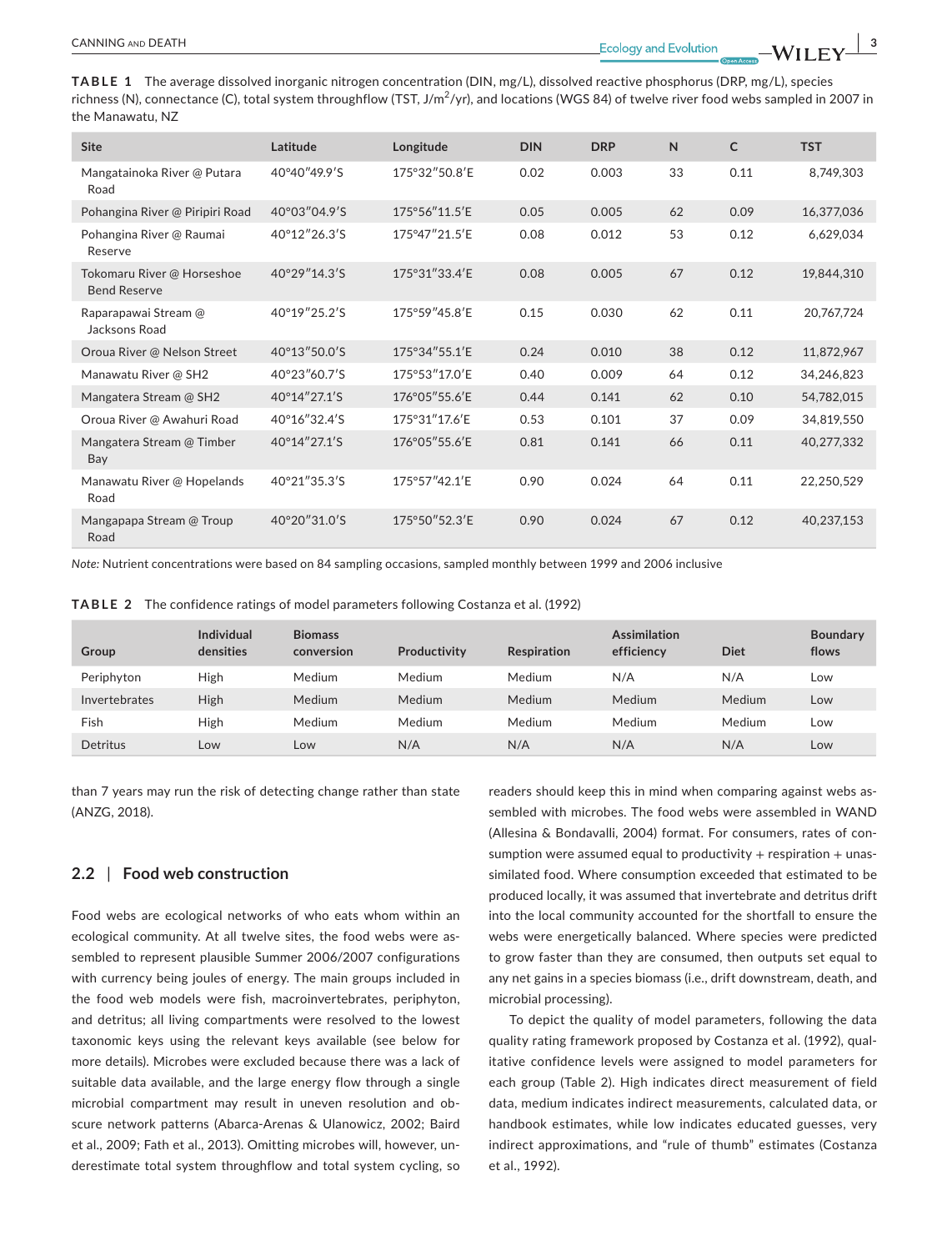**4 WIIFY** Ecology and Evolution **CANNING AND DEATH** 

## 2.2.1 | Basal compartments

Periphyton biomass was approximated from the average chlorophyll a (mg/m<sup>2</sup>) measured between January and March 2007. At each site, chlorophyll a density was estimated from five unglazed tiles  $(0.25 \text{ m} \times 0.25 \text{ m})$  and from five randomly collected stones. Stone surface area was estimated following Graham et al. (1988) with periphyton assumed to be covering half of the total surface area. Pigments were collected separately for each tile or stone in known volumes of 90% acetone at 5°C in the dark for 24 hr. Pigment densities were converted from absorbances determined using a Varian Cary 50 Conc UV-visible Spectrophotometer, following Steinman et al. (1996). Algal species composition was also determined from stone scrapings following Steinman et al. (1996). The approximate biomass of each species was determined by rationing the total periphyton biomass (from chlorophyll a–biomass relationships) by relative species abundance (Banse, 1977; Brey et al., 2010; Keenan & Morar, 2015). Periphyton annual production/biomass (P/B) was estimated to be 35 by extrapolating the hourly rate determined in Elwood and Nelson (1972). The annual respiration/biomass (R/B) rate was approximated to be 10.95 following an approximate daily R/B of 0.03 (0.03 over 365 days is 10.95) calculated by McIntire and Phinney (1965).

## 2.2.2 | Invertebrate compartments

At each site, macroinvertebrates were sampled using five randomly positioned Surber samplers (0.1-m<sup>2</sup> and 250-µm mesh) between January and March 2007. Invertebrates within the 0.1- $m^2$  quadrat were scrubbed off all cobbles and fine sediment stirred down to a depth of approximately 10 cm for 1 min. Samples were preserved in 10% formalin, sorted, and enumerated to the lowest practicable taxonomic level (Winterbourn et al., 1989).

Mean individual lengths and biomasses for each species were determined from the literature and length-biomass regressions (Moore, 1998; Stoffels et al., 2003; Towers et al., 1994; Winterbourn et al., 1989). Invertebrate biomass (dry weight) was converted to Joules following Brey et al. (2010). The annual production and respiration were estimated using empirical models for aquatic invertebrates with a typical annual median temperature of 14°C (Brey, 2010, 2012; Death & Death, 2006). The estimated production rates were similar to those derived for the same or similar taxa throughout other parts of New Zealand (Collier et al., 2004; Hopkins, 1971; Huryn, 1996, 1998; Tank & Winterbourn, 1996). Rates of consumption were assumed equal to productivity  $+$  respiration  $+$  unassimilated food.

The presence of dietary links between species was estimated from their functional feeding group, and predator diets were established from the literature (Collier et al., 2004; Cowley, 1978; Devonport & Winterbourn, 1976; Hollows et al., 2002; Jaarsma et al., 1998; McFarlane, 1976; Polegatto & Froehlich, 2003; Rounick & Hicks, 1985; Thompson & Townsend, 2004; Towns & Peters, 1996; Winterbourn, 1978, 1982, 1996, 2000; Winterbourn et al., 1984,

1989). Dietary proportions of each resource were assumed proportional to the productivity of prey/basal taxa unless literature indicated there was strong dietary preference. The assimilation efficiency (assimilation/ingestion) of dietary components was the same as those used in Benke et al. (2001).

### 2.2.3 | Fish compartments

Fish density and approximate lengths were determined from electric fishing surveys collected during the 2006/2007 Summer period (same period as the macroinvertebrate surveys) and recorded in the New Zealand Freshwater Fish Database (Richardson, 1989).

Fish biomass was estimated from approximate lengths following the length–mass equations in Jellyman et al. (2013). Fish productivity rates were assumed to be the same as those determined in neighboring streams (Hopkins, 1971). Clarke and Johnston (1999) was used to estimate respiration rates assuming typical median temperature is 14°C (Death & Death, 2006).

Fish diet was determined from previous dietary studies, and flows were proportional to the abundance of prey biomass unless literature indicated a high dietary preference (Cadwallader, 1975; Glova & Sagar, 1989, 1991; Jellyman, 1996; Kusabs & Swales, 1991; Main & Winterbourn, 1987; Montori et al., 2006; Sagar & Glova, 1995).

#### 2.2.4 | Detrital compartments

Two detrital compartments were used to represent fine particulate organic matter (FPOM) and course particulate organic matter (CPOM). All organisms that died from causes other than consumption entered the CPOM pool. Detritus compartment storages were all set to a nominal figure of 100 J/m $^2$  and steady state maintained by assuming imports (i.e., upstream vegetation and detritus flowing into the reach) equaled the outputs from invertebrate consumption. The assumption of steady state is likely unrealistic; however, the network analyses used in this study rely on networks being balanced at equilibrium (i.e., at steady state) and should be interpreted as snapshot assessments. The nominal detritus storage value is relatively small and will have a consistent, but small, effect on the total system storage that readers should be aware of. The nominal detritus storage value will have no effect on flow-based metrics.

#### **2.3** | **Food web analysis**

For each web (e.g., Figure 1.), network metrics were calculated using the functions from the enaR package (Borrett & Lau, 2014) and implemented within R 3.3.1 (R Core Team, 2016). Initially, any remaining small imbalances were balanced using the AVG2 method described by Allesina and Bondavalli (2003) prior to calculating the following metrics: total system throughflow, sum of loss to respiration, sum of loss to exports, total system storage,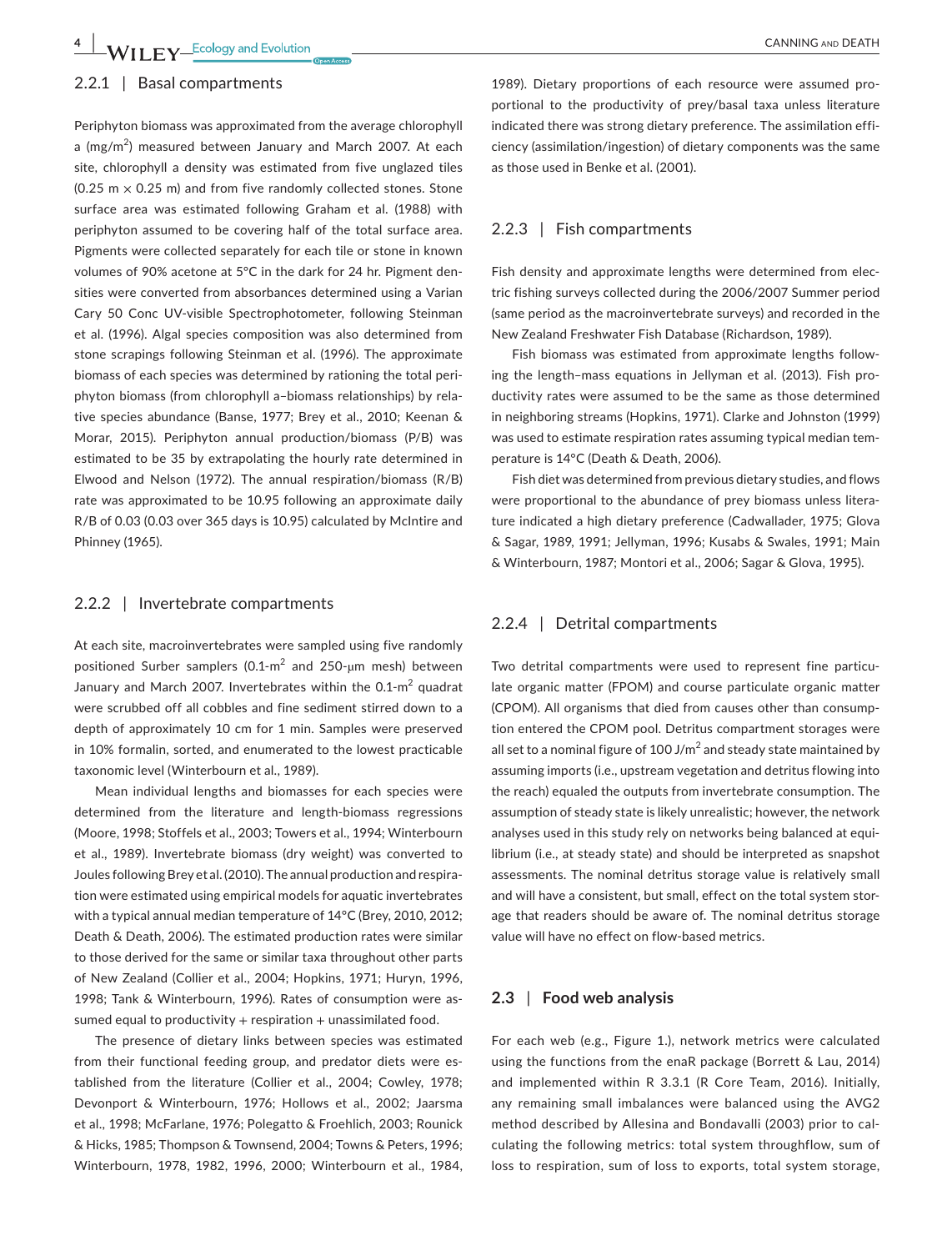**FIGURE 1** The linkages within food web assessed at the Manawatu River at Hopelands Road in Summer 2007. Letters are the first four characters of each taxon name



network aggradation, indirect flow intensity, homogenization (inputs), relative ascendency, flow-based network synergism, and the flow-based network mutualism (Borrett et al., 2006; Fath, 2007; Fath & Patten, 1999; Finn, 1976; Ulanowicz, 1997a). The AVG2 balancing algorithm was used to balance networks to steady state, an assumption required for computing the network metrics, as this methods typically generate the least distortion of network traits (Allesina & Bondavalli, 2003). Metric interpretations are included in Table 3.

Regression analysis using R 3.3.1 (R Core Team, 2016) was used to test the relationship between each network metric calculated (the network metrics in Table 3 all comprised as independent variables) and the respective DIN concentration (dependent variable) for all twelve webs. Given that DIN concentration was significantly correlated with DRP (log-log-transformed,  $r^2 = 0.56$ ,  $F_{1,10} = 12.51$ , *p* = .005), we only regressed metrics with DIN. Here, we use DIN as the indicator of nutrient enrichment and do not necessarily consider it the only limiting factor.

## **2.4** | **Keystone macroinvertebrate sensitivity**

Two common disturbances in New Zealand rivers are increasing nutrient enrichment and floods. If keystone food web invertebrates are sensitive to high nutrients, then the web will be sensitive to increasing nutrient enrichment. Likewise, if keystone species have only one terrestrial life stage, are crawlers, have cylindrical body forms, exposed gills, and low dissemination potential, then the communities may be more sensitive to flow disturbance than those with keystone taxa that have multiple terrestrial life stages, are burrowers, have streamlined body forms, plastron respiration, and high dissemination potential (McIntosh et al., 1994; Scarsbrook & Townsend, 1993; Townsend et al., 2003).

To investigate whether nutrient enrichment changed the webwide influence of disturbance-sensitive macroinvertebrates, we calculated five keystone sensitivity indexes (KSI) for each web. Each of the five KSIs was based on five species trait categories known to be influenced by enrichment or flow disturbance, being: body form, locomotion, means of respiration, dispersal potential, and organic enrichment sensitivity. The KSIs for each web and each trait were calculated following Equation 1.

$$
KSI = \frac{\sum_{m}Sensitivityscore \times Averageenvironmentality}{\sum_{m}Averageenvironmentality}
$$
 (1)

where *m* is each of the macroinvertebrate species within a given food web.

The average environ centrality (AEC) is an indicator of the webwide influence a species has and measures a species web-wide direct and indirect effect (Fann & Borrett, 2012) and was calculated for each species in each web using enaR (Borrett & Lau, 2014). The AEC values represent the relative contribution of a species, as a proportion, to the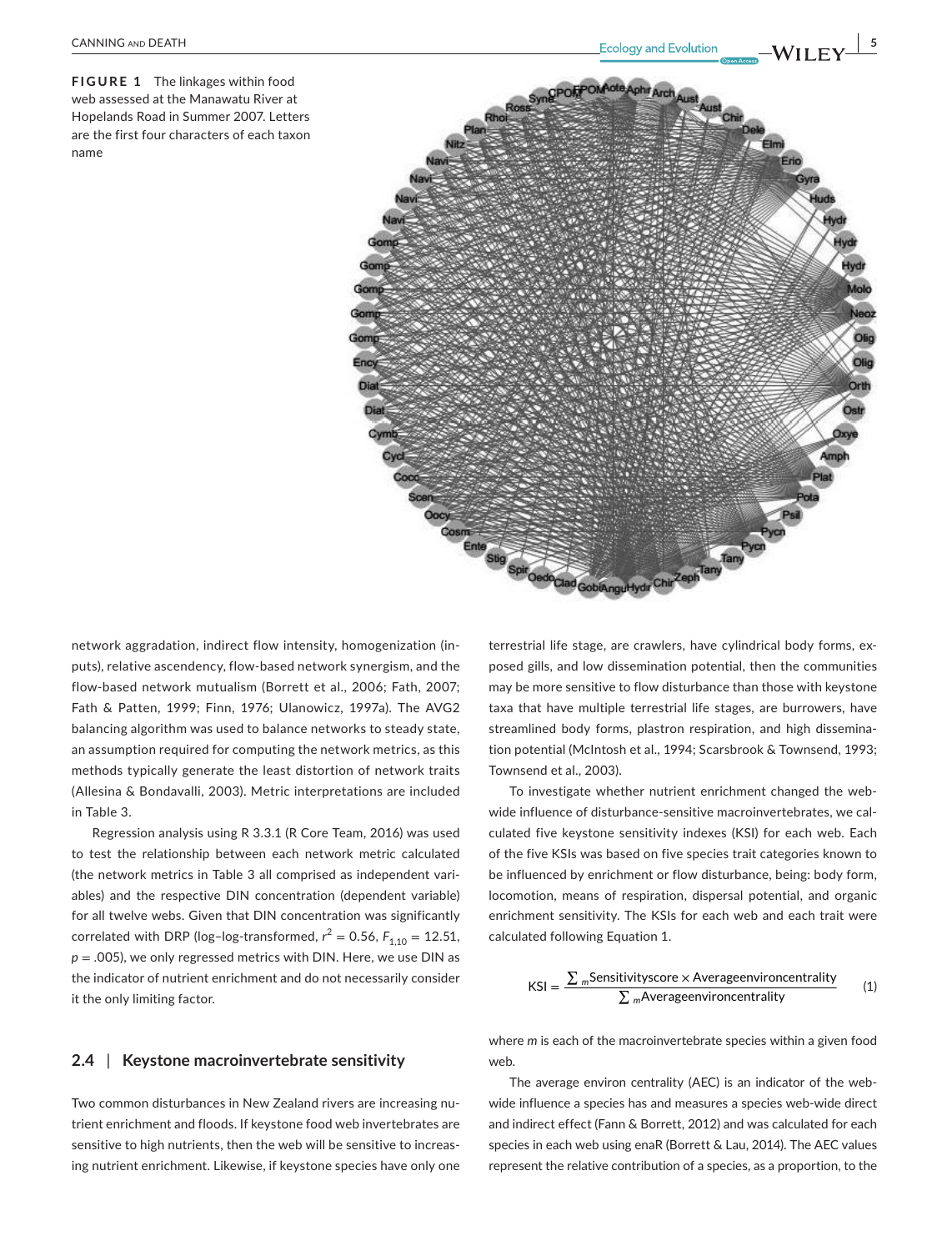**EXAMPLE COLLECTE** CONDUCTION CANNING AND DEATH CANNING AND DEATH CANNING AND DEATH CANNING AND DEATH CONDUCTED AND DEATH

| <b>Network metric</b>           | <b>Abbreviation</b> | <b>Metric interpretation</b>                                                                                                                                                                                                                         | Relationship | $R^2$ | <b>F-statistic</b> | p-value |
|---------------------------------|---------------------|------------------------------------------------------------------------------------------------------------------------------------------------------------------------------------------------------------------------------------------------------|--------------|-------|--------------------|---------|
| Total system<br>throughflow     | <b>TST</b>          | Sum of energy flows entering or exiting all<br>taxa. It is an indicator of the size of the food<br>web                                                                                                                                               | Log-log      | 0.58  | 13.50              | .004    |
| <b>Respiration flows</b>        | Resp.               | Sum of all energy lost from respiration                                                                                                                                                                                                              | Log-log      | 0.54  | 11.90              | .006    |
| <b>Export flows</b>             | Exports.            | Sum of all energy leaving the system, this<br>could be via death (transfer to microbes),<br>emigration, or drift from floods                                                                                                                         | Log-log      | 0.05  | 0.48               | .50     |
| Network aggradation             | Net. Agg.           | The average food chain length based on<br>weighted energy flows                                                                                                                                                                                      | Linear       | 0.03  | 0.03               | .58     |
| Indirect flow intensity         | IFI                 | Proportion of all energy flows that has arisen<br>from indirect flows. Indirect flows are energy<br>that has been transferred from one species to<br>another via an intermediate species, such as<br>through trophic cascades                        | Log-linear   | 0.53  | 10.02              | .01     |
| Homogenization<br>(input, flow) | Hmg (input)         | A maximally homogeneous network is one in<br>which species receive an equal amount of<br>energy from each of the other species in the<br>community and distributes an equal amount<br>to all the other species (either directly or<br>indirectly)    | Linear       | 0.05  | 0.51               | .49     |
| Relative ascendency             | Rel. Asc.           | Indicates both the size and the complexity of<br>a web. A low relative ascendency indicates<br>a web with low energy flow and/or many<br>generalists. A high relative ascendency<br>indicates a web with high energy flow and/or<br>many specialists | Quadratic    | 0.64  | 6.97               | .02     |
| Total system storage            | <b>TSS</b>          | Sum of energy stored in all taxa. It is an<br>indicator of the size of the community                                                                                                                                                                 | Linear       | 0.05  | 0.52               | .49     |
| Mutualism (flow)                | Mut. (flow)         | Measure of the obligatory positive feedback<br>flows                                                                                                                                                                                                 | Linear       | 0.11  | 1.21               | .30     |
| Synergism (flow)                | Syn. (flow)         | Measure of the nonobligatory positive<br>feedback flows                                                                                                                                                                                              | Linear       | 0.73  | 24.6               | < .001  |

**TABLE 3** The regression statistics of ten network metrics, and their definition, across twelve rivers (Manawatu, New Zealand) along a dissolved inorganic nitrogen (DIN) gradient

*Note:* DF = 10.

total energy-matter exchange within a system, with all species summing to one—permitting comparison between webs.

Species traits were sourced from the Freshwater Biodata Information System (National Institute for Water & Atmospheric Research, 2004), and trait-specific sensitivity scores were assigned as follows (higher values being more sensitive):

- 1. **Body form**: Cylindrical (3), flattened (2), and streamlined (1).
- 2. **Locomotion**: Crawler (3), swimmer (2), and burrower/sessile (1).
- 3. **Respiration/gas exchange mechanism**: Gills/aerial (3), tegument (2), and plastron (1).
- 4. **Dispersal ability**: Low (3), moderate (2), and high (1)
- 5. **Organic enrichment sensitivity**: Individual species sensitivity scores adopted from the MCI (Clapcott et al., 2017; Stark & Maxted, 2007).

Using regression analysis in R 3.3.1 (R Core Team, 2016), the relationships between each of five trait-specific KSIs (each as a dependent variable) and DIN concentration (independent variable) were examined (Table 3). Linear regressions were used with Box-Cox transformations (Osborne, 2010) applied to DIN (where necessary) using the MASS package (Ripley et al., 2013).

## **3** | **RESULTS**

Across all twelve food webs, the mean dissolved inorganic nitrogen (DIN) concentration ranged from 0.05 to 0.90 mg/L, taxonomic richness ranged from 33 to 67, and total system throughflow from 6,629,034 to 54,782,015 J/m<sup>2</sup>/year (Table 1).

As DIN concentration increased, total system throughflow, total respiration, and the indirect flow intensity all increased up to a point, after which values remained similar despite increasing DIN. Synergism declined slightly with increasing DIN also until a threshold was met, after which values remained similar with increasing DIN. There was no relationship between DIN and exports,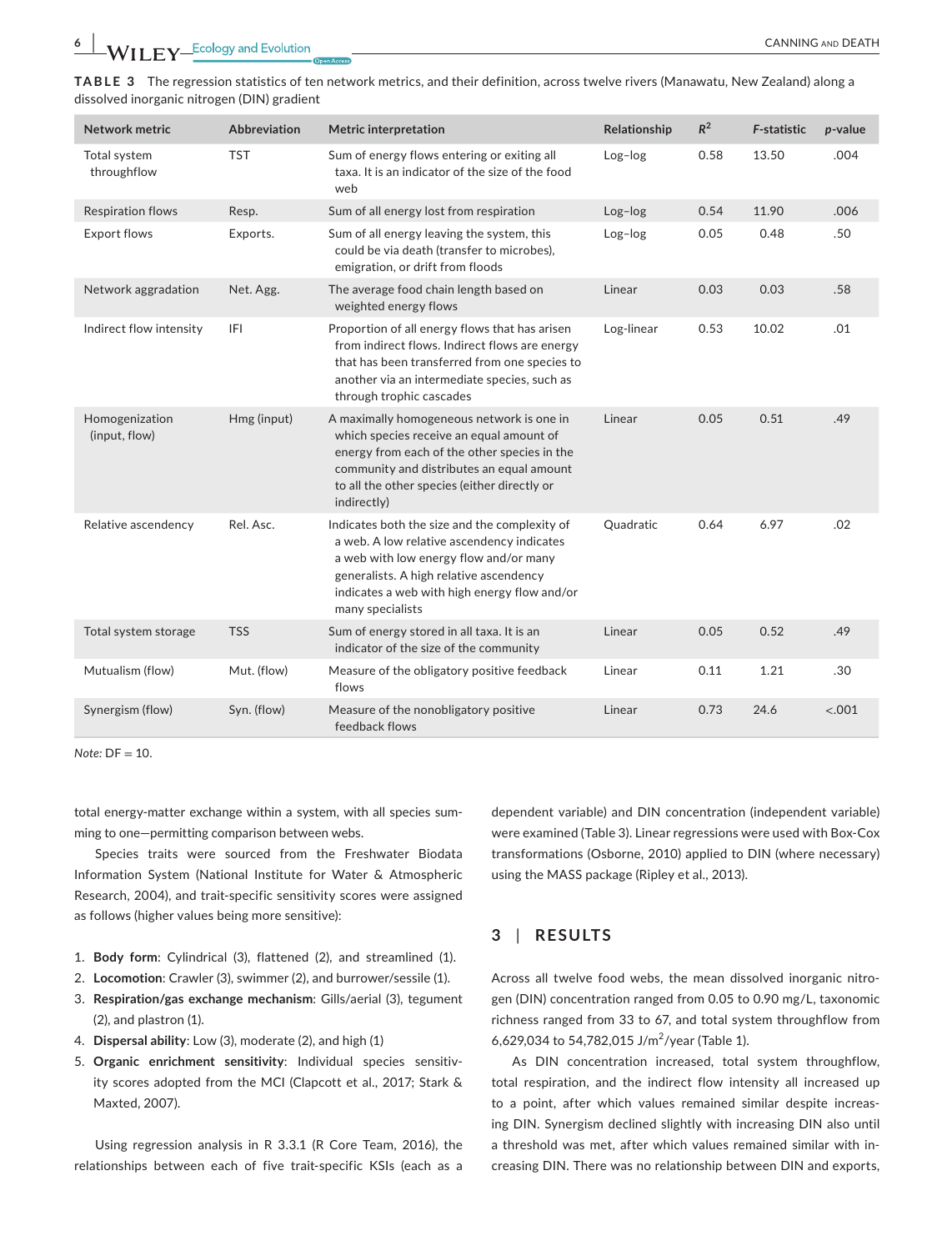**EXAMING AND DEATH** 2

homogenization, total system storage, and mutualism. Relative ascendency increased with increasing DIN until a threshold, after which relative ascendency reduced with increasing DIN (Figure 2, Table 3).

Of the disturbance sensitivity indices, only the body form sensitivity index increased with DIN concentration, while the remainder were not correlated with DIN (Figure 3, Table 4).

# **4** | **DISCUSSION**

Total energy flow increased (measured using TST) with increasing nutrient enrichment until a DIN concentration of approximately 0.5 mg/L after which total energy flow remained constant. The initial increase in throughflow is consistent with bottom-up control theory whereby an increase in algal and microbial productivity (in this case from greater nutrient enrichment) results in increasing productivity of consumers (Bumpers et al., 2017; Cross et al., 2007; Ferreira et al., 2015). The total food web biomass was unaffected by nutrient enrichment, rather the per-capita throughflow of energy increased instead. Thereby indicating that either: (a) production increased and organisms moved across the system boundary (organisms drifted or swam out of the area or died) thereby maintaining total system biomass and increasing throughflow; or (b) the webs are composed of more energetically demanding/more inefficient species that require greater energy consumption resulting in increased throughflow. Interestingly, while exports (nonrespiratory boundary flows out of the system) remained unchanged, total community respiration increased markedly with increasing nutrient enrichment. This supports the latter hypothesis that the communities became composed of energetically inefficient species with increasing enrichment. Hypoxia is often associated with the microbial decomposition of algal blooms and detritus (Hilton et al., 2006; de Jonge et al., 2002; Smith et al., 2006); however, our results show that



**FIGURE 2** Ten network metrics from riverine food webs across a dissolved organic nitrogen (DIN, mg/L) gradient throughout the Manawatu, NZ. Lines represent statistically significant regressions (*p* < .05, Table 3)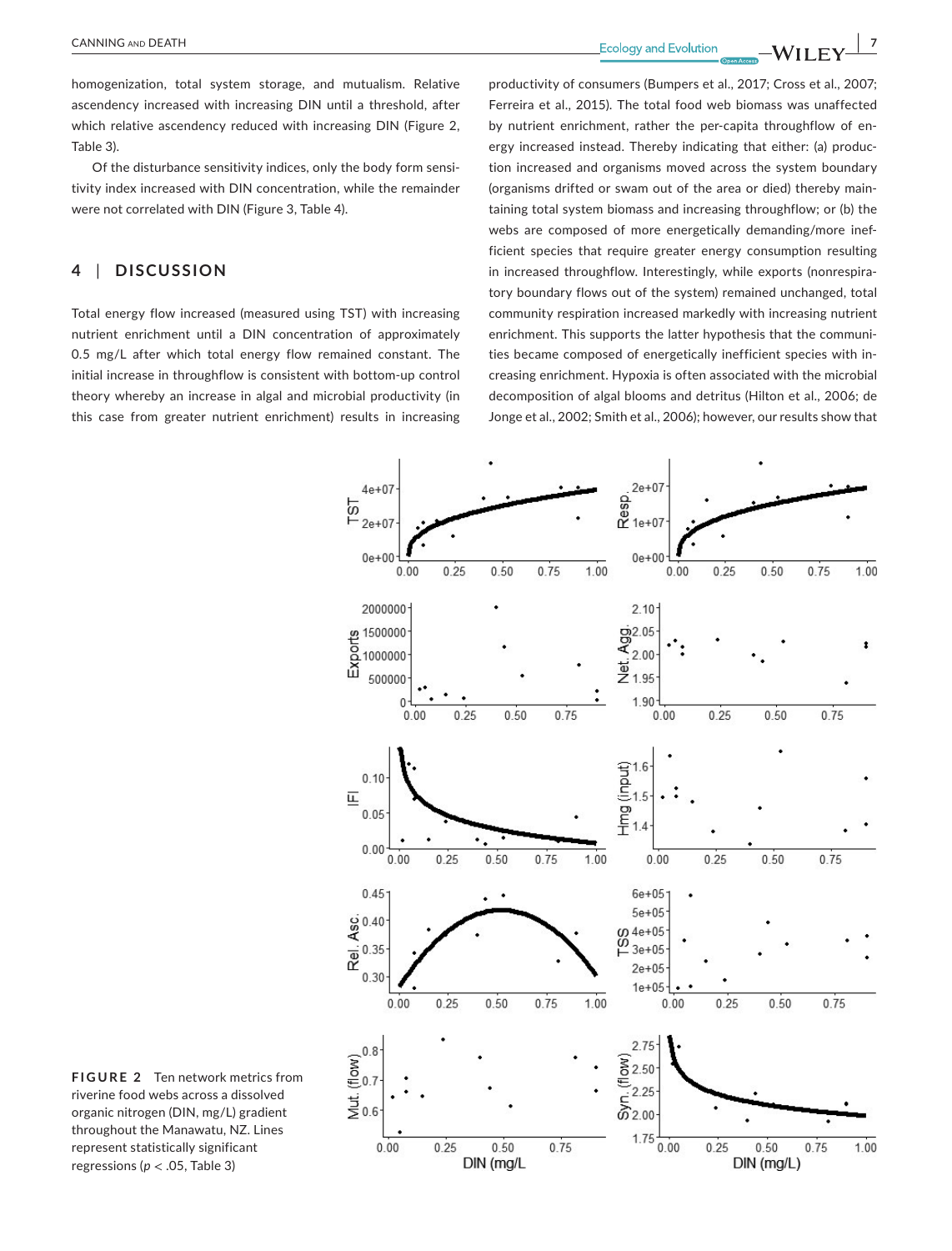

**FIGURE 3** The Keystone Sensitivity Index (body form) across riverine food webs along a dissolved organic nitrogen (DIN, mg/L) gradient throughout the Manawatu, NZ. Linear regression line is statistically significant  $(F_{1,10} = 6.02, p = .04)$ 

**TABLE 4** The regression statistics for five Keystone Sensitivity Indices (KSI) across twelve rivers (Manawatu, NZ) along a dissolved inorganic nitrogen (DIN) gradient

| <b>Keystone Sensitivity</b><br>Index trait | $R^2$ | <b>F-statistic</b> | p-value<br>$(>\vert F \vert)$ |
|--------------------------------------------|-------|--------------------|-------------------------------|
| Body form                                  | 0.40  | 6.0                | .04                           |
| Locomotion                                 | 0.003 | 0.03               | .86                           |
| Respiratory mechanism                      | 0.001 | 0.01               | .92                           |
| Dispersal potential                        | 0.03  | 0.35               | .57                           |
| Organic enrichment<br>sensitivity          | 0.001 | 0.01               | .92                           |

*Note:* DF = 10.

at DIN concentrations greater than approximately 0.35 mg/L that respiratory energy demand, and consequently oxygen demand, for the entire community excluding microbes can be three to four times greater than in oligotrophic conditions. The change in invertebrate community composition could therefore also be having a considerable influence on the frequency and intensity of hypoxic conditions without the need to invoke any microbial processes.

Nutrient enrichment may have resulted in an increase in the composition of inefficient species by increasing the frequency and/ or intensity of both hypoxic and substrate movement disturbances. Highly disturbed communities tend to be composed of smaller bodied species as they are typically fast growing and can recover more easily (Dinh & Death, 2018; Dolédec et al., 2006; Townsend et al., 2003). While a small-bodied invertebrate on its own will likely have low respiration demand, when biomass differences are accounted for smaller bodied invertebrates tend to have greater respiration rates than larger invertebrates (Brey, 2010; Gillooly et al., 2001; Robinson et al., 1983); thus, making communities with smaller invertebrates less energy efficient than larger invertebrates assuming total biomass is the same. Eutrophic streams in general have more prolific

periphyton growth. Prolific periphyton can disturb communities by increasing the frequency and intensity of hypoxic events (Dodds & Smith, 2016; Glibert, 2017; Le Moal et al., 2019). Also, if periphyton dominates the base of the food web, then substrate movement (which scours periphyton from rocks) will also be disturbing for the invertebrates that rely on periphyton (Canning et al., 2017, 2019; Lake, 2000; Marks et al., 2000). Therefore, if hypoxic events and periphyton scouring disturb the community, then the increased frequency and/or intensity of stream disturbances may drive more enriched communities to be composed of small-bodied, energetically inefficient species (Hilton et al., 2006; Townsend & Hildrew, 1994).

Similarly to total energy flow, the confinement of energy flows (measured by relative ascendency) also increased with enrichment until an approximate DIN concentration of 0.50–0.55 mg/L, after which energy flow confinement relaxed slightly. Mageau et al. (1998) suggested that relative ascendency would increase with nutrient enrichment; however, they did not account for the potential effects of a dominant competitor collapsing which would revert the network to a state with relatively unconstrained energy flows (the large, specialized flows of dominant competitor are lost). In river systems, nutrient enrichment may increase algal growth and drive more energy through the algal consumers, thereby increasing relative ascendency (Almunia et al., 1999; Ulanowicz, 1986, 1997a; Zorach & Ulanowicz, 2003). Relative ascendency may also increase if algal composition changes in way where some species are preferable for invertebrates than others, and the food web becomes skewed toward preferable or more rewarding species (Guo et al., 2016; Guo, Kainz, Valdez, et al., 2016). As explained above, prolific periphyton growth may increase disturbance frequency and/or intensity (Hilton et al., 2006). Disturbance often returns communities to earlier successional stages that have more uniform energy flow distributions (i.e., relative ascendency drops) (Genoni & Pahl-Wostl, 1991; Mageau et al., 1998; Ulanowicz, 1997b). It is plausible that when DIN concentrations exceed 0.55 mg/L that hypoxic events occur and disturb the system sufficiently to drop relative ascendency. Ulanowicz (1997b) found that most weighted food webs have very similar relative ascendency values, which has been suggested to represent a common trade-off between adaptable yet inefficient communities and efficient yet brittle communities—termed the window of vitality (Canning & Death, 2018; Ulanowicz, 2009; Ulanowicz et al., 2009). Interestingly, all the webs we assessed were within the window of vitality, with the webs of highest relative ascendency occurring approximately at the upper boundary of the established window.

The indirect flow intensity (measures the dominance of trophic cascades) decreased sharply with increasing nutrient enrichment until an inflection at DIN concentrations of approximately 0.3–0.4 mg/L, after which indirect flows remained consistently at very low levels of total system flow. Weak indirect effects have been shown to increase food web robustness as they dampen the spread of disruptive cascades induced by disturbance. On the contrary, strong indirect effects have been associated with greater biocomplexity by supporting species coexistence through increased heterogeneity in space and time. Therefore, increasing enrichment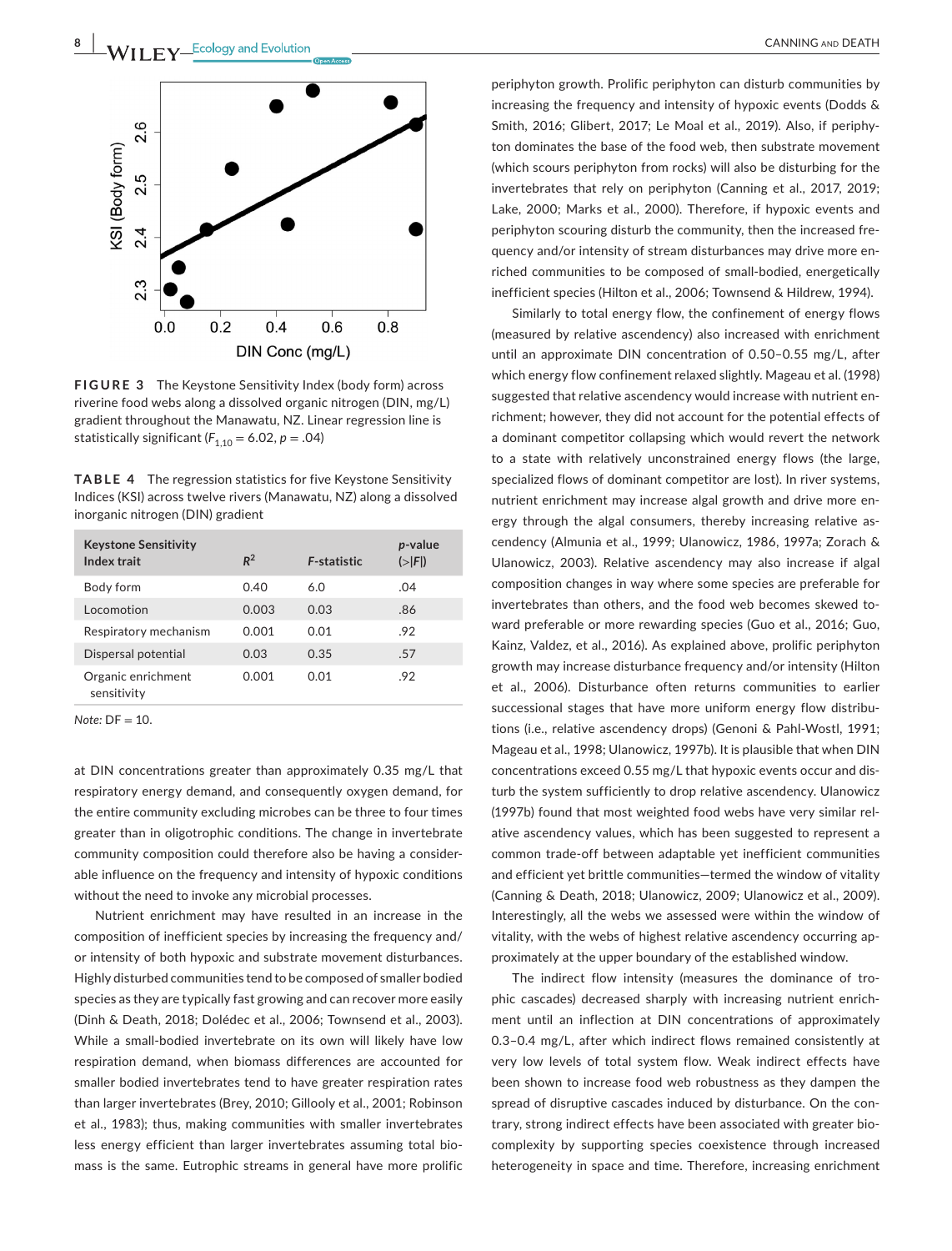may stabilize webs yet reduce their biocomplexity by reducing the proportion of indirect flows.

Synergistic effects, being nonobligatory positive feedback relationships (Fath & Patten, 1998), also reduced slightly with increasing enrichment between DIN concentrations of approximately 0.10–0.20 mg/L, after which synergism remained unaffected by increasing DIN. Despite differences in synergism, mutualistic effects, being obligatory positive feedback relationships (Fath, 2007), were unaffected by increasing DIN. Synergistic energy flows allow for the simultaneous growth of multiple species. Since species in synergistic relationships are not reliant on each other for survival but complimented, then if one species in a synergistic loop is perturbed then the others will support the recovery of the perturbed species, thereby supporting food web resilience (the ability of a food web to recover following disturbance) (Okuyama & Holland, 2008; Saint-Béat et al., 2015). The reduction in synergism with nutrient enrichment may, therefore, reduce resilience.

While our analysis used nutrient samples that averaged over a 7-year period, the biological communities were a single snapshot at the end of that period. This decision may have resulted in a mismatch between measured nutrient concentrations and measured biological communities, particularly for periphyton biomass, which can also be variable. However, we consider that long-term and regular nutrient samples are required to establish the nutrient enrichment status of a stream as singular grab samples are highly variable. Large nutrient variability can arise from nutrient discharge practices, rainfall patterns, and the biological exchange of nutrients. Biological communities develop over long periods and are exposed to a wide variety of nutrient concentrations over that period. If our analysis was to only use a single nutrient grab sample at the time of biological community collection, then the assessed nutrient enrichment status may not be representative of that exposed to the biological community over the long term. Therefore, the latter approach may have resulted in different relationships to that observed in this analysis.

If nutrient enrichment shifts disturbance-sensitive species from positions of low influence to positions of high influence, then their loss during the next disturbance would likely be more pervasive than when they were less influential (Zhao et al., 2016). We found that as nutrient enrichment increased, the community structure changed in a way that meant species whose body forms were sensitive to flood disturbances became more influential (greater environ centrality; Figure 3). Therefore, in our webs, floods are more likely to cause disruptive cascades and destabilize webs that are highly enriched as species with body forms that are more easily disturbed by flood disturbances are shifted to more influential positions.

In conclusion, as nutrient enrichment increased, the communities became energy inefficient as community (excluding microbes) respiration increased. Increased community oxygen demand may drive or exacerbate hypoxic events. Furthermore, the strength of trophic cascades reduced with increasing enrichment, this may reduce the effects of disruptive cascades. Interestingly, enriched communities were also structured in a way that resulted in flood-sensitive species (based on body form) being more influential than in pristine

communities; therefore, the communities may be more sensitive to collapse from flow disturbance.

#### **CONFLICTS OF INTEREST**

None declared.

## **AUTHOR CONTRIBUTIONS**

**Adam D. Canning:** Conceptualization (lead); data curation (supporting); formal analysis (lead); funding acquisition (equal); investigation (lead); methodology (lead); project administration (lead). **Russell G. Death:** Conceptualization (equal); data curation (lead); methodology (equal); supervision (lead); writing–original draft (supporting); writing–review and editing (equal).

## **DATA AVAILABILITY STATEMENT**

Compiled food webs available at: [https://doi.org/10.5061/dryad.](https://doi.org/10.5061/dryad.fqz612jrh) [fqz612jrh](https://doi.org/10.5061/dryad.fqz612jrh).

#### **ORCID**

*Adam D. Cannin[g](https://orcid.org/0000-0001-8813-2240)* <https://orcid.org/0000-0001-8813-2240>

#### **REFERENCES**

- Abarca-Arenas, L., & Ulanowicz, R. (2002). The effects of taxonomic aggregation on network analysis. *Ecological Modelling*, *149*(3), 285–296. [https://doi.org/10.1016/S0304-3800\(01\)00474-4](https://doi.org/10.1016/S0304-3800(01)00474-4)
- Allesina, S., & Bondavalli, C. (2003). Steady state of ecosystem flow networks: A comparison between balancing procedures. *Ecological Modelling*, *165*(2–3), 221–229. [https://doi.org/10.1016/S0304](https://doi.org/10.1016/S0304-3800(03)00075-9) [-3800\(03\)00075-9](https://doi.org/10.1016/S0304-3800(03)00075-9)
- Allesina, S., & Bondavalli, C. (2004). WAND: An ecological network analysis user-friendly tool. *Environmental Modelling & Software*, *19*(4), 337–340.<https://doi.org/10.1016/j.envsoft.2003.10.002>
- Almunia, J., Basterretxea, G., Arı́stegui, J., & Ulanowicz, R. E. (1999). Benthic-pelagic switching in a coastal subtropical lagoon. *Estuarine, Coastal and Shelf Science*, *49*(3), 363–384. [https://doi.org/10.1006/](https://doi.org/10.1006/ecss.1999.0503) [ecss.1999.0503](https://doi.org/10.1006/ecss.1999.0503)
- ANZG (2018). *Australian and New Zealand Guidelines for Fresh and Marine Water Quality*. Retrieved from [www.waterquality.gov.au/anz-guide](http://www.waterquality.gov.au/anz-guidelines) [lines](http://www.waterquality.gov.au/anz-guidelines)
- Baeta, A., Niquil, N., Marques, J., & Patrício, J. (2011). Modelling the effects of eutrophication, mitigation measures and an extreme flood event on estuarine benthic food webs. *Ecological Modelling*, *222*(6), 1209–1221.<https://doi.org/10.1016/j.ecolmodel.2010.12.010>
- Baird, D., Fath, B., Ulanowicz, R., Asmus, H., & Asmus, R. (2009). On the consequences of aggregation and balancing of networks on system properties derived from ecological network analysis. *Ecological Modelling*, *220*(23), 3465–3471. [https://doi.org/10.1016/j.ecolm](https://doi.org/10.1016/j.ecolmodel.2009.09.008) [odel.2009.09.008](https://doi.org/10.1016/j.ecolmodel.2009.09.008)
- Baker, M., Gobush, K., & Vynne, C. (2013). Review of factors influencing stress hormones in fish and wildlife. *Journal for Nature Conservation*, *21*(5), 309–318. <https://doi.org/10.1016/j.jnc.2013.03.003>
- Ballantine, D., & Davies-Colley, R. (2014). Water quality trends in New Zealand rivers: 1989–2009. *Environmental Monitoring and Assessment*, *186*(3), 1939–1950.<https://doi.org/10.1007/s10661-013-3508-5>
- Banse, K. (1977). Determining the carbon-to-chlorophyll ratio of natural phytoplankton. *Marine Biology*, *41*(3), 199–212. [https://doi.](https://doi.org/10.1007/bf00394907) [org/10.1007/bf00394907](https://doi.org/10.1007/bf00394907)
- Benke, A., Wallace, J., Harrison, J., & Koebel, J. (2001). Food web quantification using secondary production analysis: Predaceous invertebrates of the snag habitat in a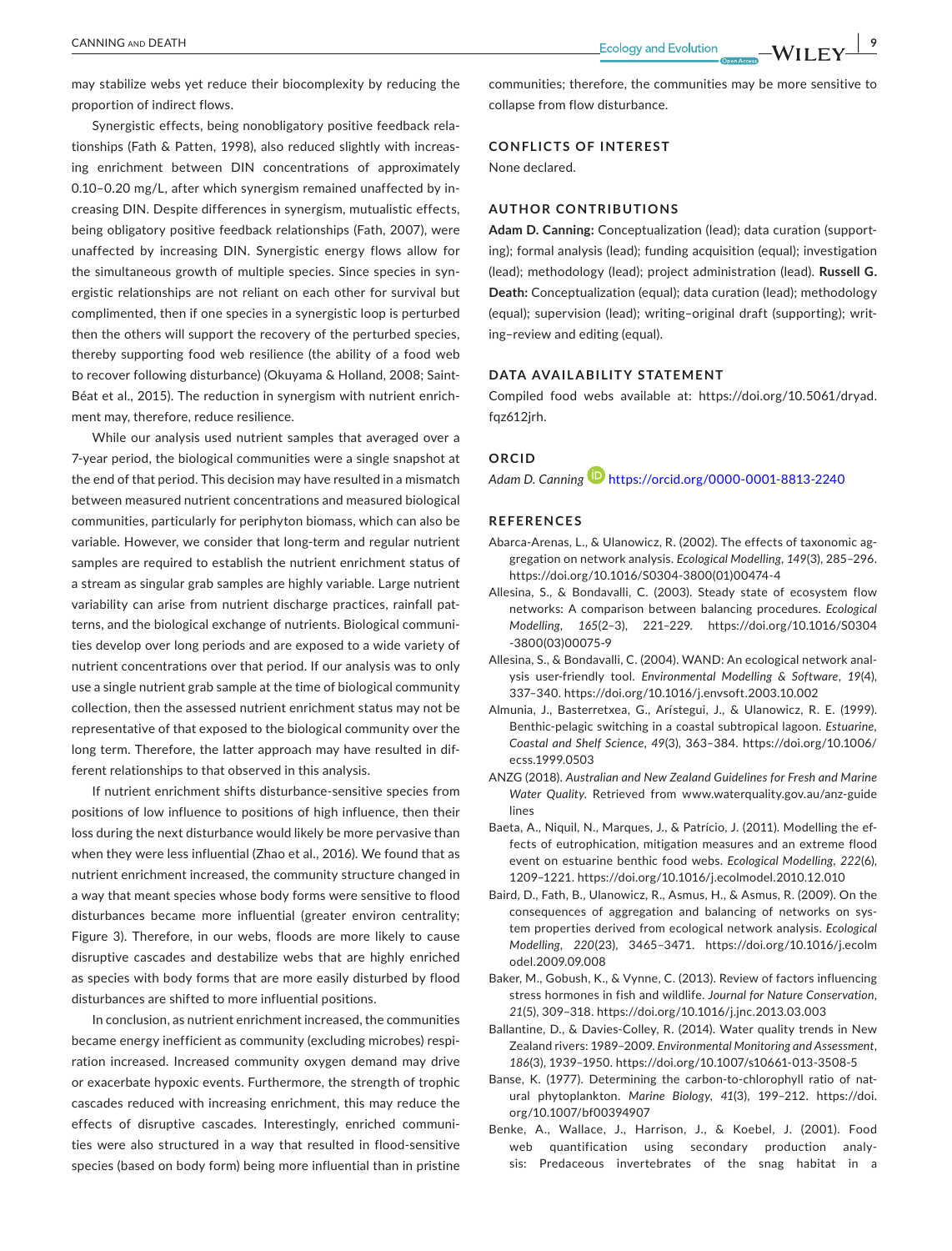**10 IDEATH**<br> **10 IDEATH**<br> **10 IDEATH**<br> **10 IDEATH** 

subtropical river. *Freshwater Biology*, *46*(3), 329–346. [https://doi.](https://doi.org/10.1046/j.1365-2427.2001.00680.x) [org/10.1046/j.1365-2427.2001.00680.x](https://doi.org/10.1046/j.1365-2427.2001.00680.x)

- Boersma, M., Aberle, N., Hantzsche, F., Schoo, K., Wiltshire, K., & Malzahn, A. (2008). Nutritional limitation travels up the food chain. *International Review of Hydrobiology*, *93*(4–5), 479–488. [https://doi.](https://doi.org/10.1002/iroh.200811066) [org/10.1002/iroh.200811066](https://doi.org/10.1002/iroh.200811066)
- Borrett, S., & Lau, M. (2014). enaR: An r package for ecosystem network analysis. *Methods in Ecology and Evolution*, *5*(11), 1206–1213. [https://](https://doi.org/10.1111/2041-210x.12282) [doi.org/10.1111/2041-210x.12282](https://doi.org/10.1111/2041-210x.12282)
- Borrett, S., Whipple, S., Patten, B., & Christian, R. (2006). Indirect effects and distributed control in ecosystems: Temporal variation of indirect effects in a seven-compartment model of nitrogen flow in the Neuse River Estuary, USA—Time series analysis. *Ecological Modelling*, *194*(1– 3), 178–188.<https://doi.org/10.1016/j.ecolmodel.2005.10.011>
- Brey, T. (2010). An empirical model for estimating aquatic invertebrate respiration. *Methods in Ecology and Evolution*, *1*(1), 92–101. [https://](https://doi.org/10.1111/j.2041-210X.2009.00008.x) [doi.org/10.1111/j.2041-210X.2009.00008.x](https://doi.org/10.1111/j.2041-210X.2009.00008.x)
- Brey, T. (2012). A multi-parameter artificial neural network model to estimate macrobenthic invertebrate productivity and production. *Limnology and Oceanography: Methods*, *10*, 581–589.
- Brey, T., Müller-Wiegmann, C., Zittier, Z., & Hagen, W. (2010). Body composition in aquatic organisms—A global data bank of relationships between mass, elemental composition and energy. *Journal of Sea Research*, *64*(3), 334–340.
- Bumpers, P., Rosemond, A., Maerz, J., & Benstead, J. (2017). Experimental nutrient enrichment of forest streams increases energy flow to predators along greener food-web pathways. *Freshwater Biology*, *62*(10), 1794–1805. <https://doi.org/10.1111/fwb.12992>
- Cadwallader, P. (1975). Feeding relationships of galaxiids, bullies, eels and trout in a New Zealand river. *Marine and Freshwater Research*, *26*(3), 299–316.<https://doi.org/10.1071/MF9750299>
- Camargo, J., & Alonso, Á. (2006). Ecological and toxicological effects of inorganic nitrogen pollution in aquatic ecosystems: A global assessment. *Environment International*, *32*(6), 831–849. [https://doi.](https://doi.org/10.1016/j.envint.2006.05.002) [org/10.1016/j.envint.2006.05.002](https://doi.org/10.1016/j.envint.2006.05.002)
- Camargo, J., Alonso, A., & Salamanca, A. (2005). Nitrate toxicity to aquatic animals: A review with new data for freshwater invertebrates. *Chemosphere*, *58*(9), 1255–1267. [https://doi.org/10.1016/j.](https://doi.org/10.1016/j.chemosphere.2004.10.044) [chemosphere.2004.10.044](https://doi.org/10.1016/j.chemosphere.2004.10.044)
- Canning, A., & Death, R. (2017). Trophic cascade direction and flow determine network flow stability. *Ecological Modelling*, *355*, 18–23. <https://doi.org/10.1016/j.ecolmodel.2017.03.020>
- Canning, A., & Death, R. (2018). Relative ascendency predicts food web robustness. *Ecological Research*, *33*(5), 873–878. [https://doi.](https://doi.org/10.1007/s11284-018-1585-1) [org/10.1007/s11284-018-1585-1](https://doi.org/10.1007/s11284-018-1585-1)
- Canning, A., Death, R., & Gardner, E. (2017). The effect of forest canopy and flood disturbance on New Zealand stream food web structure and robustness. *Austral Ecology*, *43*(3), 352–358. [https://doi.](https://doi.org/10.1111/aec.12573) [org/10.1111/aec.12573](https://doi.org/10.1111/aec.12573)
- Canning, A., Death, R., & Gardner, E. (2019). Forest canopy affects stream macroinvertebrate assemblage structure but not trophic stability. *Freshwater Science*, *38*(1), 40–52.<https://doi.org/10.1086/701378>
- Clapcott, J., Wagenhoff, A., Neale, M., Storey, R., Smith, B., Death, R., Harding, J., Matthaei, C., Quinn, J., Collier, K., Atalah, J., Goodwin, E., Rabel, H., Mackman, J., & Young, R. (2017). *Macroinvertebrate metrics for the National Policy Statement for Freshwater Management*.
- Clarke, A., & Johnston, N. (1999). Scaling of metabolic rate with body mass and temperature in teleost fish. *Journal of Animal Ecology*, *68*(5), 893–905. <https://doi.org/10.1046/j.1365-2656.1999.00337.x>
- Collier, K., Wright-Stow, A., & Smith, B. (2004). Trophic basis of production for a mayfly in a North Island, New Zealand, forest stream: Contributions of benthic versus hyporheic habitats and implications for restoration. *New Zealand Journal of Marine and Freshwater Research*, *38*(2), 301–314. [https://doi.org/10.1080/00288](https://doi.org/10.1080/00288330.2004.9517239) [330.2004.9517239](https://doi.org/10.1080/00288330.2004.9517239)
- Conley, D., Paerl, H., Howarth, R., Boesch, D., Seitzinger, S., Havens, K., Lancelot, C., & Likens, G. (2009). Controlling eutrophication: Nitrogen and phosphorus. *Science*, *323*(5917), 1014–1015.
- Costanza, R., Funtowicz, S., & Ravetz, J. (1992). Assessing and communicating data quality in policy-relevant research. *Environmental Management*, *16*(1), 121–131. <https://doi.org/10.1007/bf02393914>
- Cowley, D. R. (1978). Studies on the larvae of New Zealand Trichoptera. *New Zealand Journal of Zoology*, *5*(4), 639–750. [https://doi.](https://doi.org/10.1080/03014223.1978.10423816) [org/10.1080/03014223.1978.10423816](https://doi.org/10.1080/03014223.1978.10423816)
- Cross, W., Wallace, J., & Rosemond, A. (2007). Nutrient enrichment reduces constrains on material flows in a detritus-based food web. *Ecology*, *88*(10), 2563–2575.<https://doi.org/10.1890/06-1348.1>
- Cullen, R., Hughey, K., & Kerr, G. (2006). New Zealand freshwater management and agricultural impacts. *Australian Journal of Agricultural and Resource Economics*, *50*(3), 327–346. [https://doi.](https://doi.org/10.1111/j.1467-8489.2006.00338.x) [org/10.1111/j.1467-8489.2006.00338.x](https://doi.org/10.1111/j.1467-8489.2006.00338.x)
- de Jonge, V., Elliott, M., & Orive, E. (2002). Causes, historical development, effects and future challenges of a common environmental problem: Eutrophication. *Hydrobiologia*, *475*(1), 1–19. [https://doi.](https://doi.org/10.1023/a:1020366418295) [org/10.1023/a:1020366418295](https://doi.org/10.1023/a:1020366418295)
- DeAngelis, D. (2012). *Dynamics of nutrient cycling and food webs* (Vol. *9*). Springer Science & Business Media.
- Death, F., & Death, R. (2006). *River health of the Manawatu-Wanganui Region. State of the Environmental Report 2006 – Invertebrate and Periphyton Communities*. Massey University.
- Devonport, B., & Winterbourn, M. (1976). The feeding relationships of two invertebrate predators in a New Zealand river. *Freshwater Biology*, *6*(2), 167–176. [https://doi.org/10.1111/j.1365-2427.1976.](https://doi.org/10.1111/j.1365-2427.1976.tb01601.x) [tb01601.x](https://doi.org/10.1111/j.1365-2427.1976.tb01601.x)
- Dinh, Y. T. H., & Death, R. G. (2018). Do disturbance and periphyton productivity affect stream invertebrate traits? *Freshwater Science*, *37*(2), 367–379. <https://doi.org/10.1086/697924>
- Dodds, W. (2007). Trophic state, eutrophication and nutrient criteria in streams. *Trends in Ecology & Evolution*, *22*(12), 669–676. [https://doi.](https://doi.org/10.1016/j.tree.2007.07.010) [org/10.1016/j.tree.2007.07.010](https://doi.org/10.1016/j.tree.2007.07.010)
- Dodds, W., & Smith, V. (2016). Nitrogen, phosphorus, and eutrophication in streams. *Inland Waters*, *6*(2), 155–164. [https://doi.org/10.5268/](https://doi.org/10.5268/IW-6.2.909) [IW-6.2.909](https://doi.org/10.5268/IW-6.2.909)
- Dolédec, S., Phillips, N., Scarsbrook, M., Riley, R. H., & Townsend, C. R. (2006). Comparison of structural and functional approaches to determining landuse effects on grassland stream invertebrate communities. *Journal of the North American Benthological Society*, *25*(1), 44–60. 10.1899/0887-3593(2006)25[44:COSAFA]2.0.CO;2
- Dudgeon, D. (2014). Threats to freshwater biodiversity in a changing world. In B. Freedman (Ed.), *Global Environmental Change* (pp. 243– 253). Springer. [https://doi.org/10.1007/978-94-007-5784-4\\_108](https://doi.org/10.1007/978-94-007-5784-4_108)
- Dudgeon, D., Arthington, A., Gessner, M., Kawabata, Z., Knowler, D., Lévêque, C., Naiman, R., Prieur-Richard, A., Soto, D., Stiassny, M., & Sullivan, C. (2006). Freshwater biodiversity: Importance, threats, status and conservation challenges. *Biological Reviews*, *81*(2), 163–182. <https://doi.org/10.1017/S1464793105006950>
- Dunne, J., Brose, U., Williams, R., & Martinez, N. (2005). Modeling food-web dynamics: Complexity-stability implications. In A. Belgrano, U. Scharler, J. Dunne & R. Ulanowicz (Eds.), *Aquatic Food Webs: An Ecosystem Approach* (pp. 117–129). Oxford, UK: Oxford University. <https://doi.org/10.1093/acprof:oso/9780198564836.001.0001>
- Dunne, J., Williams, R., & Martinez, N. (2002). Network structure and biodiversity loss in food webs: Robustness increases with connectance. *Ecology Letters*, *5*(4), 558–567. [https://doi.](https://doi.org/10.1046/j.1461-0248.2002.00354.x) [org/10.1046/j.1461-0248.2002.00354.x](https://doi.org/10.1046/j.1461-0248.2002.00354.x)
- Elwood, J., & Nelson, D. (1972). Periphyton production and grazing rates in a stream measured with a 32P material balance method. *Oikos*, *23*(3), 295–303. <https://doi.org/10.2307/3543167>
- Evans-White, M. A., & Halvorson, H. M. (2017). Comparing the ecological stoichiometry in green and brown food webs – A review and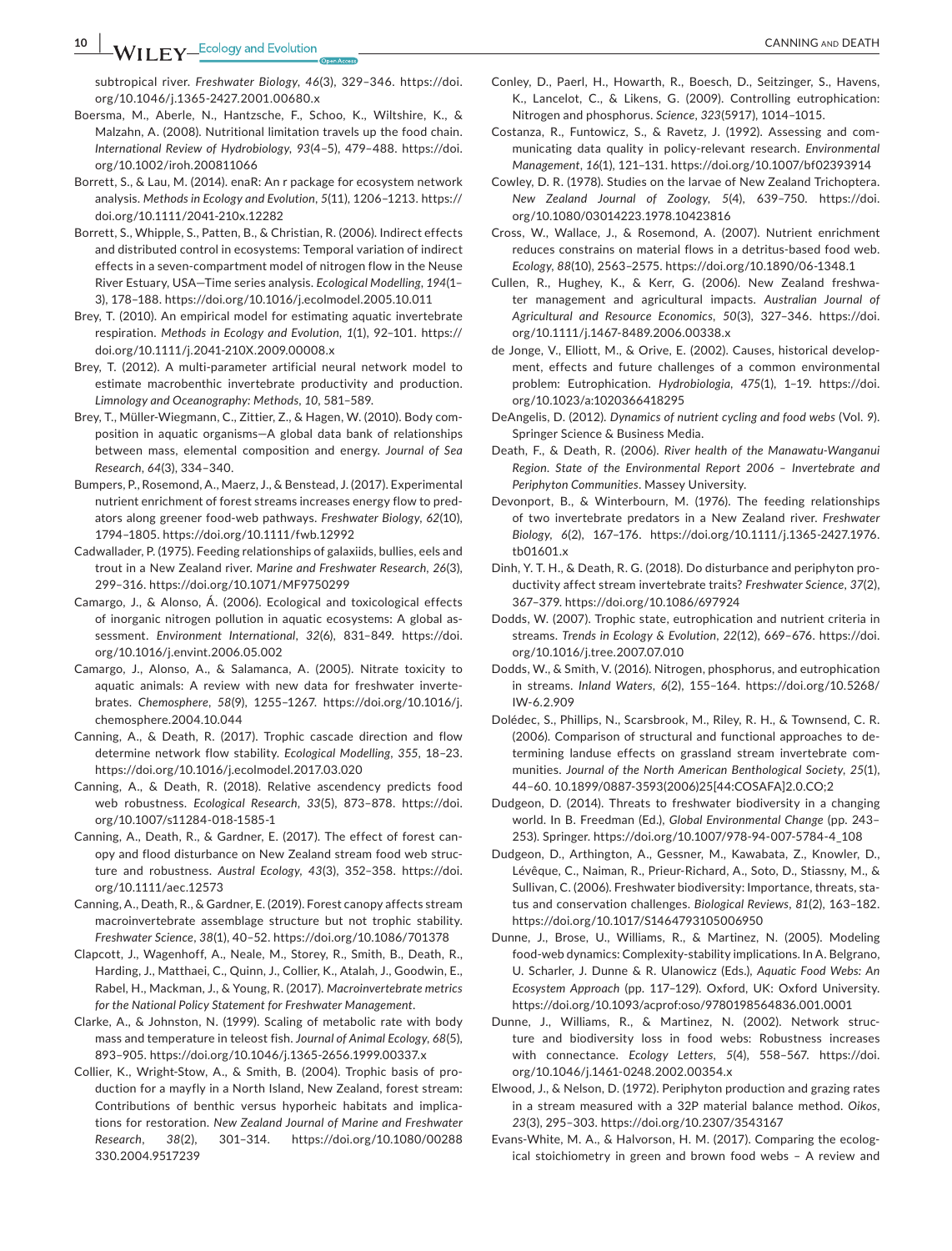meta-analysis of freshwater food webs. *Frontiers in Microbiology*, *8*(1184), 1–14.<https://doi.org/10.3389/fmicb.2017.01184>

- Fann, S. L., & Borrett, S. R. (2012). Environ centrality reveals the tendency of indirect effects to homogenize the functional importance of species in ecosystems. *Journal of Theoretical Biology*, *294*, 74–86. <https://doi.org/10.1016/j.jtbi.2011.10.030>
- Fath, B. D. (2007). Network mutualism: Positive community-level relations in ecosystems. *Ecological Modelling*, *208*(1), 56–67. [https://doi.](https://doi.org/10.1016/j.ecolmodel.2007.04.021) [org/10.1016/j.ecolmodel.2007.04.021](https://doi.org/10.1016/j.ecolmodel.2007.04.021)
- Fath, B. D., & Borrett, S. R. (2006). A MATLAB® function for network environ analysis. *Environmental Modelling & Software*, *21*(3), 375–405. <https://doi.org/10.1016/j.envsoft.2004.11.007>
- Fath, B. D., & Patten, B. C. (1998). Network synergism: Emergence of positive relations in ecological systems. *Ecological Modelling*, *107*(2– 3), 127–143. [https://doi.org/10.1016/S0304-3800\(97\)00213-5](https://doi.org/10.1016/S0304-3800(97)00213-5)
- Fath, B. D., & Patten, B. C. (1999). Review of the foundations of Network Environ Analysis. *Ecosystems*, *2*(2), 167–179. [https://doi.org/10.1007/](https://doi.org/10.1007/s100219900067) [s100219900067](https://doi.org/10.1007/s100219900067)
- Fath, B. D., Scharler, U. M., & Baird, D. (2013). Dependence of network metrics on model aggregation and throughflow calculations: Demonstration using the Sylt-Rømø Bight Ecosystem. *Ecological Modelling*, *252*, 214–219. [https://doi.org/10.1016/j.ecolm](https://doi.org/10.1016/j.ecolmodel.2012.06.010) [odel.2012.06.010](https://doi.org/10.1016/j.ecolmodel.2012.06.010)
- Ferreira, V., Castagneyrol, B., Koricheva, J., Gulis, V., Chauvet, E., & Graça, M. A. S. (2015a). A meta-analysis of the effects of nutrient enrichment on litter decomposition in streams. *Biological Reviews*, *90*(3), 669–688.<https://doi.org/10.1111/brv.12125>
- Finn, J. T. (1976). Measures of ecosystem structure and function derived from analysis of flows. *Journal of Theoretical Biology*, *56*(2), 363–380. [https://doi.org/10.1016/S0022-5193\(76\)80080-X](https://doi.org/10.1016/S0022-5193(76)80080-X)
- Foote, K. J., Joy, M. K., & Death, R. G. (2015). New Zealand dairy farming: Milking our environment for all it's worth. *Environmental Management*, *56*(3), 709–720. [https://doi.org/10.1007/s0026](https://doi.org/10.1007/s00267-015-0517-x) [7-015-0517-x](https://doi.org/10.1007/s00267-015-0517-x)
- Friberg, N., Bonada, N., Bradley, D. C., Dunbar, M. J., Edwards, F. K., Grey, J., Hayes, R. B., Hildrew, A. G., Lamouroux, N., & Trimmer, M. (2011). Biomonitoring of human impacts in freshwater ecosystems: The good, the bad and the ugly. *Advances in Ecological Research*, *44*, 1–68.
- Genoni, G. P., & Pahl-Wostl, C. (1991). Measurement of scope for change in ascendency for short-term assessment of community stress. *Canadian Journal of Fisheries and Aquatic Sciences*, *48*(6), 968–974. <https://doi.org/10.1139/f91-113>
- Gillooly, J. F., Brown, J. H., West, G. B., Savage, V. M., & Charnov, E. L. (2001). Effects of size and temperature on metabolic rate. *Science*, *293*(5538), 2248–2251. <https://doi.org/10.1126/science.1061967>
- Glibert, P. M. (2017). Eutrophication, harmful algae and biodiversity — Challenging paradigms in a world of complex nutrient changes. *Marine Pollution Bulletin*, *124*(2), 591–606. [https://doi.org/10.1016/j.](https://doi.org/10.1016/j.marpolbul.2017.04.027) [marpolbul.2017.04.027](https://doi.org/10.1016/j.marpolbul.2017.04.027)
- Glova, G. J., & Sagar, P. M. (1989). Feeding in a nocturnally active fish, Galaxias brevipinnis, in a New Zealand stream. *Marine and Freshwater Research*, *40*(3), 231–240.<https://doi.org/10.1071/MF9890231>
- Glova, G. J., & Sagar, P. M. (1991). Dietary and spatial overlap between stream populations of a native and two introduced fish species in New Zealand. *Marine and Freshwater Research*, *42*(4), 423–433. <https://doi.org/10.1071/MF9910423>
- Graham, A. A., McCaughan, D. J., & McKee, F. S. (1988). Measurement of surface area of stones. *Hydrobiologia*, *157*(1), 85–87. [https://doi.](https://doi.org/10.1007/bf00008813) [org/10.1007/bf00008813](https://doi.org/10.1007/bf00008813)
- Guo, F., Kainz, M. J., Sheldon, F., & Bunn, S. E. (2016). Effects of light and nutrients on periphyton and the fatty acid composition and somatic growth of invertebrate grazers in subtropical streams. *Oecologia*, *181*(2), 449–462.<https://doi.org/10.1007/s00442-016-3573-x>
- Guo, F., Kainz, M. J., Valdez, D., Sheldon, F., & Bunn, S. E. (2016). High-quality algae attached to leaf litter boost invertebrate

shredder growth. *Freshwater Science*, *35*(4), 1213–1221. [https://doi.](https://doi.org/10.1086/688667) [org/10.1086/688667](https://doi.org/10.1086/688667)

- Hessen, D. O., Elser, J. J., Sterner, R. W., & Urabe, J. (2013). Ecological stoichiometry: An elementary approach using basic principles. *Limnology and Oceanography*, *58*(6), 2219–2236. [https://doi.org/10.4319/](https://doi.org/10.4319/lo.2013.58.6.2219) [lo.2013.58.6.2219](https://doi.org/10.4319/lo.2013.58.6.2219)
- Hickey, C. W., & Martin, M. L. (2009). *A review of nitrate toxicity to freshwater aquatic species*. Environment Canterbury.
- Hilton, J., O'Hare, M., Bowes, M. J., & Jones, J. I. (2006). How green is my river? A new paradigm of eutrophication in rivers. *Science of the Total Environment*, *365*(1), 66–83. [https://doi.org/10.1016/j.scito](https://doi.org/10.1016/j.scitotenv.2006.02.055) [tenv.2006.02.055](https://doi.org/10.1016/j.scitotenv.2006.02.055)
- Hollows, J. W., Townsend, C. R., & Collier, K. J. (2002). Diet of the crayfish Paranephrops zealandicus in bush and pasture streams: Insights from stable isotopes and stomach analysis. *New Zealand Journal of Marine and Freshwater Research*, *36*(1), 129–142.
- Hopkins, C. L. (1971). Production of fish in two small streams in the North Island of New Zealand. *New Zealand Journal of Marine and Freshwater Research*, *5*(2), 280–290. [https://doi.org/10.1080/00288](https://doi.org/10.1080/00288330.1971.9515381) [330.1971.9515381](https://doi.org/10.1080/00288330.1971.9515381)
- Howarth, R. W. (2008). Coastal nitrogen pollution: A review of sources and trends globally and regionally. *Harmful Algae*, *8*(1), 14–20. [https://](https://doi.org/10.1016/j.hal.2008.08.015) [doi.org/10.1016/j.hal.2008.08.015](https://doi.org/10.1016/j.hal.2008.08.015)
- Huryn, A. D. (1996). An appraisal of the Allen paradox in a New Zealand trout stream. *Limnology and Oceanography*, *41*(2), 243–252. [https://](https://doi.org/10.4319/lo.1996.41.2.0243) [doi.org/10.4319/lo.1996.41.2.0243](https://doi.org/10.4319/lo.1996.41.2.0243)
- Huryn, A. D. (1998). Ecosystem-level evidence for top-down and bottom-up control of production in a grassland stream system. *Oecologia*, *115*(1–2), 173–183. <https://doi.org/10.1007/s004420050505>
- Jaarsma, N. G., De Boer, S. M., Townsend, C. R., Thompson, R. M., & Edwards, E. D. (1998). Characterising food-webs in two New Zealand streams. *New Zealand Journal of Marine and Freshwater Research*, *32*(2), 271–286. <https://doi.org/10.1080/00288330.1998.9516825>
- Jellyman, D. J. (1996). Diet of longfinned eels, Anguilla dieffenbachii, in Lake Rotoiti, Nelson Lakes, New Zealand. *New Zealand Journal of Marine and Freshwater Research*, *30*(3), 365–369.
- Jellyman, P. G., Booker, D. J., Crow, S. K., Bonnett, M. L., & Jellyman, D. J. (2013). Does one size fit all? An evaluation of length–weight relationships for New Zealand's freshwater fish species. *New Zealand Journal of Marine and Freshwater Research*, *47*(4), 450–468. [https://](https://doi.org/10.1080/00288330.2013.781510) [doi.org/10.1080/00288330.2013.781510](https://doi.org/10.1080/00288330.2013.781510)
- Joy, M. K., Foote, K. J., McNie, P., & Piria, M. (2019). Decline in New Zealand's freshwater fish fauna: Effect of land use. *Marine and Freshwater Research*, *70*(1), 114–124. [https://doi.org/10.1071/](https://doi.org/10.1071/MF18028) [MF18028](https://doi.org/10.1071/MF18028)
- Julian, J. P., de Beurs, K. M., Owsley, B., Davies-Colley, R. J., & Ausseil, A.-G.-E. (2017). River water quality changes in New Zealand over 26 years: Response to land use intensity. *Hydrology and Earth System Sciences*, *21*(2), 1149–1171. [https://doi.org/10.5194/](https://doi.org/10.5194/hess-21-1149-2017) [hess-21-1149-2017](https://doi.org/10.5194/hess-21-1149-2017)
- Keenan, L., & Morar, S. (2015). *Rivers State of the Environment Monitoring Programme Annual data report 2014/15*. Greater Wellington Regional Council.
- Kusabs, I. A., & Swales, S. (1991). Diet and food resource partitioning in koaro, Galaxias brevipinnis (Günther), and juvenile rainbow trout, Oncorhynchus mykiss (Richardson), in two Taupo streams, New Zealand. *New Zealand Journal of Marine and Freshwater Research*, *25*(3), 317–325.
- Lake, P. S. (2000). Disturbance, patchiness, and diversity in streams. *Journal of the North American Benthological Society*, *19*(4), 573–592. <https://doi.org/10.2307/1468118>
- Larned, S. T., Snelder, T., Unwin, M. J., & McBride, G. B. (2016). Water quality in New Zealand rivers: Current state and trends. *New Zealand Journal of Marine and Freshwater Research*, *50*(3), 389–417. [https://](https://doi.org/10.1080/00288330.2016.1150309) [doi.org/10.1080/00288330.2016.1150309](https://doi.org/10.1080/00288330.2016.1150309)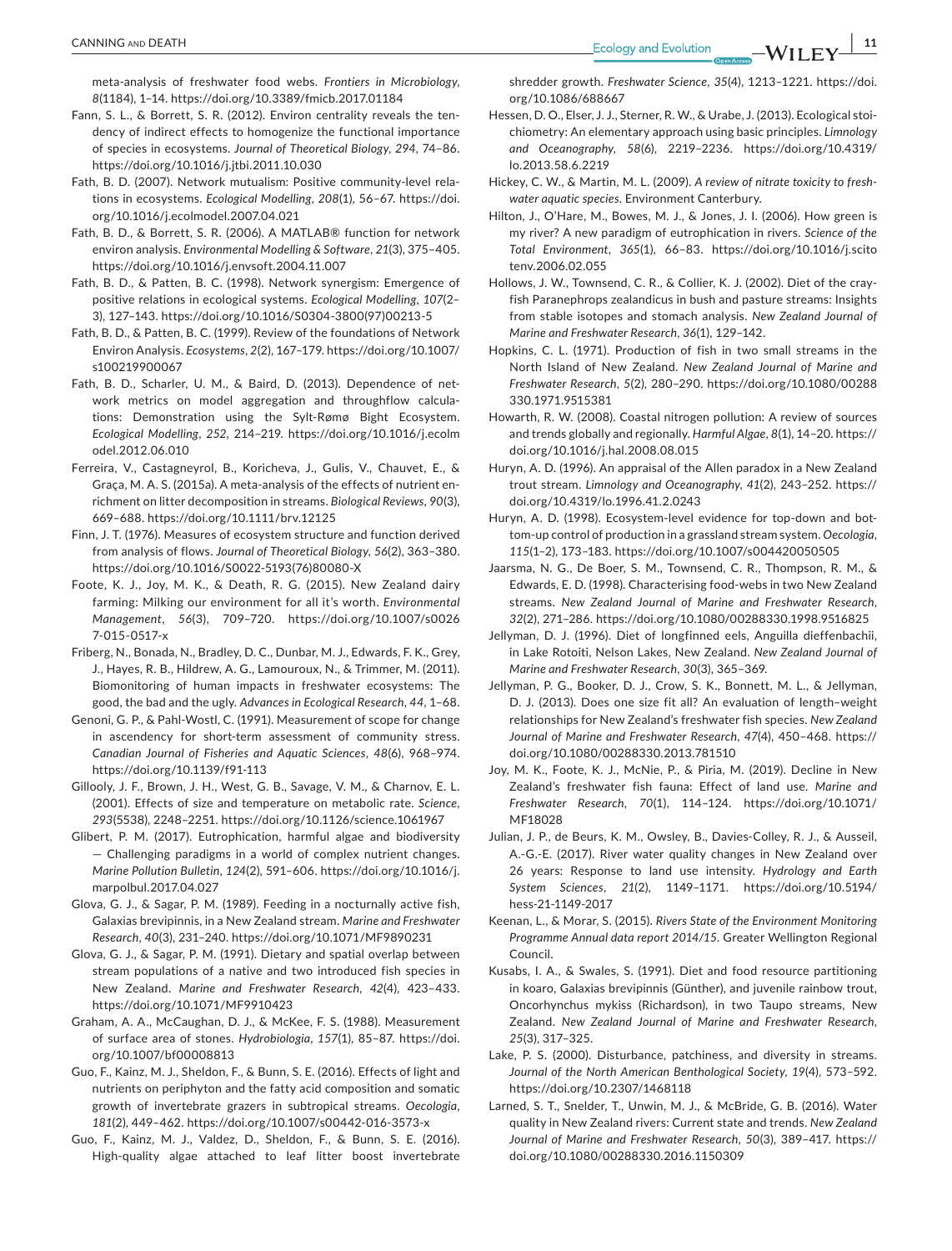**12 12 I IF Y** LECology and Evolution <u>CANNING and DEATH CANNING and DEATH CANNING and DEATH CANNING and DEATH</u>

- Latham Ii, L. G. (2006). Network flow analysis algorithms. *Ecological Modelling*, *192*(3–4), 586–600. [https://doi.org/10.1016/j.ecolm](https://doi.org/10.1016/j.ecolmodel.2005.07.029) [odel.2005.07.029](https://doi.org/10.1016/j.ecolmodel.2005.07.029)
- Le Moal, M., Gascuel-Odoux, C., Ménesguen, A., Souchon, Y., Étrillard, C., Levain, A., Moatar, F., Pannard, A., Souchu, P., Lefebvre, A., & Pinay, G. (2019). Eutrophication: A new wine in an old bottle? *Science of the Total Environment*, *651*, 1–11. [https://doi.org/10.1016/j.scito](https://doi.org/10.1016/j.scitotenv.2018.09.139) [tenv.2018.09.139](https://doi.org/10.1016/j.scitotenv.2018.09.139)
- Mageau, M. T., Costanza, R., & Ulanowicz, R. E. (1998). Quantifying the trends expected in developing ecosystems. *Ecological Modelling*, *112*(1), 1–22. [https://doi.org/10.1016/S0304-3800\(98\)00092-1](https://doi.org/10.1016/S0304-3800(98)00092-1)
- Main, M., & Winterbourn, M. (1987). Diet and feeding of koaro (Galaxias brevipinnis) in forested, South Westland streams. *Mauri Ora*, *14*, 77–86.
- Marks, J. C., Power, M. E., & Parker, M. S. (2000). Flood disturbance, algal productivity, and interannual variation in food chain length. *Oikos*, *90*(1), 20–27. [https://doi.](https://doi.org/10.1034/j.1600-0706.2000.900103.x) [org/10.1034/j.1600-0706.2000.900103.x](https://doi.org/10.1034/j.1600-0706.2000.900103.x)
- McFarlane, A. G. (1976). A generic revision of New Zealand hydropsychinae (trichoptera). *Journal of the Royal Society of New Zealand*, *6*(1), 23–35. <https://doi.org/10.1080/03036758.1976.10421463>
- McIntire, C. D., & Phinney, H. K. (1965). Laboratory studies of periphyton production and community metabolism in lotic environments. *Ecological Monographs*, *35*(3), 238–258. [https://doi.](https://doi.org/10.2307/1942138) [org/10.2307/1942138](https://doi.org/10.2307/1942138)
- McIntosh, A. R., Crowl, T. A., & Townsend, C. R. (1994). Size-related impacts of introduced brown trout on the distribution of native common river galaxias. *New Zealand Journal of Marine and Freshwater Research*, *28*(2), 135–144.<https://doi.org/10.1080/00288330.1994.9516602>
- Mills, L. S., Soulé, M. E., & Doak, D. F. (1993). The keystone-species concept in ecology and conservation. *BioScience*, 219–224. [https://doi.](https://doi.org/10.2307/1312122) [org/10.2307/1312122](https://doi.org/10.2307/1312122)
- Montori, A., Tierno De Figueroa, J. M., & Santos, X. (2006). The diet of the brown trout *Salmo trutta* (L.) during the reproductive period: size-related and sexual effects. *International Review of Hydrobiology*, *91*(5), 438–450.
- Montoya, J. M., Pimm, S. L., & Solé, R. V. (2006). Ecological networks and their fragility. *Nature*, *442*(7100), 259–264.
- Moore, S. C. (1998). *A Photographic Guide to Freshwater Invertebrates of Taranaki's Rivers and Streams*. Taranaki Regional Council.
- Mougi, A., & Kondoh, M. (2016). Food-web complexity, meta-community complexity and community stability. *Scientific Reports*, *6*, 24478. <https://doi.org/10.1038/srep24478>
- Mukherjee, J., Scharler, U. M., Fath, B. D., & Ray, S. (2015). Measuring sensitivity of robustness and network indices for an estuarine food web model under perturbations. *Ecological Modelling*, *306*, 160–173. <https://doi.org/10.1016/j.ecolmodel.2014.10.027>
- National Institute for Water and Atmospheric Research. (2004). *Freshwater Biodata Information System (FBIS)* (2004th ed.). National Institute for Water and Atmospheric Research.
- Okuyama, T., & Holland, J. N. (2008). Network structural properties mediate the stability of mutualistic communities. *Ecology Letters*, *11*(3), 208–216. <https://doi.org/10.1111/j.1461-0248.2007.01137.x>
- Osborne, J. (2010). Improving your data transformations: Applying the Box-Cox transformation. *Practical Assessment, Research, and Evaluation*, *15*(1), 12.
- Patricio, J., Ulanowicz, R., Pardal, M. A., & Marques, J. C. (2006). In K. Martens, H. Queiroga, M. R. Cunha, A. Cunha, M. H. Moreira, V. Quintino, A. M. Rodrigues, J. Seroôdio, & R. M. Warwick (Eds.), *Ascendency as ecological indicator for environmental quality assessment at the ecosystem level: A case study BT - Marine Biodiversity: Patterns and Processes, Assessment, Threats, Management and Conservation* (pp. 19–30). Springer. [https://doi.org/10.1007/1-4020-4697-9\\_2](https://doi.org/10.1007/1-4020-4697-9_2)
- Polegatto, C. M., & Froehlich, C. G. (2003). Feeding strategies in Atalophlebiinae (Ephemeroptera: Leptophlebiidae), with

considerations on scraping and filtering. *Research Update on Ephemeroptera and Plecoptera. Perugia, University of Perugia*, *488p*, 55–61.

- Price, E. L., Sertić Perić, M., Romero, G. Q., & Kratina, P. (2019). Land use alters trophic redundancy and resource flow through stream food webs. *Journal of Animal Ecology*, *88*(5), 677–689. [https://doi.](https://doi.org/10.1111/1365-2656.12955) [org/10.1111/1365-2656.12955](https://doi.org/10.1111/1365-2656.12955)
- R Core Team (2016). *R: A language and environment for statistical computing*. R Foundation for Statistical Computing.
- Richardson, J. (1989). The all-new freshwater fish database. *Freshwater Catch*, *41*, 20–21.
- Ripley, B., Venables, B., Bates, D. M., Hornik, K., Gebhardt, A., Firth, D., & Ripley, M. B. (2013). Package 'MASS'. *Cran R*, *538*, 170. [https://cran.r](https://cran.r-project.org/web/packages/MASS/MASS.pdf)[project.org/web/packages/MASS/MASS.pdf](https://cran.r-project.org/web/packages/MASS/MASS.pdf)
- Robinson, W. R., Peters, R. H., & Zimmermann, J. (1983). The effects of body size and temperature on metabolic rate of organisms. *Canadian Journal of Zoology*, *61*(2), 281–288. <https://doi.org/10.1139/z83-037>
- Rooney, N., & McCann, K. S. (2012). Integrating food web diversity, structure and stability. *Trends in Ecology & Evolution*, *27*(1), 40–46. <https://doi.org/10.1016/j.tree.2011.09.001>
- Rounick, J. S., & Hicks, B. J. (1985). The stable carbon isotope ratios of fish and their invertebrate prey in four New Zealand rivers. *Freshwater Biology*, *15*(2), 207–214. [https://doi.org/10.1111/j.1365-2427.1985.](https://doi.org/10.1111/j.1365-2427.1985.tb00193.x) [tb00193.x](https://doi.org/10.1111/j.1365-2427.1985.tb00193.x)
- Sagar, P. M., & Glova, G. J. (1995). Prey availability and diet of juvenile brown trout (*Salmo trutta*) in relation to riparian willows (Salix-spp.) in three New Zealand streams. *New Zealand Journal of Marine and Freshwater Research*, *29*(4), 527–537.
- Saint-Béat, B., Baird, D., Asmus, H., Asmus, R., Bacher, C., Pacella, S. R., Johnson, G. A., David, V., Vézina, A. F., & Niquil, N. (2015). Trophic networks: How do theories link ecosystem structure and functioning to stability properties? A review. *Ecological Indicators*, *52*, 458–471. <https://doi.org/10.1016/j.ecolind.2014.12.017>
- Scarsbrook, M. R., & Townsend, C. R. (1993). Stream community structure in relation to spatial and temporal variation: A habitat templet study of two contrasting New Zealand streams. *Freshwater Biology*, *29*(3), 395–410. <https://doi.org/10.1111/j.1365-2427.1993.tb00774.x>
- Schreck, C. B., & Tort, L. (2016). 1 The Concept of Stress in Fish. In C. B. Schreck, L. Tort, A. P. Farrell, & C.- J.- B.- T.-F.- P. Brauner (Eds.), *Biology of Stress in Fish* (Vol. *35*, pp. 1–34). Academic Press. [https://](https://doi.org/10.1016/B978-0-12-802728-8.00001-1) [doi.org/10.1016/B978-0-12-802728-8.00001-1](https://doi.org/10.1016/B978-0-12-802728-8.00001-1)
- Sealey, W. M., & Gatlin, D. M. (1999). Overview of nutritional strategies affecting health of marine fish. *Journal of Applied Aquaculture*, *9*(2), 11–26. [https://doi.org/10.1300/J028v09n02\\_02](https://doi.org/10.1300/J028v09n02_02)
- Smith, V. H., Joye, S. B., & Howarth, R. W. (2006). Eutrophication of freshwater and marine ecosystems. *Limnology and Oceanography*, *51*(1part2), 351–355. [https://doi.org/10.4319/lo.2006.51.1\\_part\\_2.0351](https://doi.org/10.4319/lo.2006.51.1_part_2.0351)
- Smith, V. H., & Schindler, D. W. (2009). Eutrophication science: Where do we go from here? *Trends in Ecology & Evolution*, *24*(4), 201–207. <https://doi.org/10.1016/j.tree.2008.11.009>
- Stark, J. D., & Maxted, J. R. (2007). A user guide for the Macroinvertebrate Community Index, Cawthron Report. Nelson, New Zealand. Retrieved from [https://www.mfe.govt.nz/sites/default/files/mci-us](https://www.mfe.govt.nz/sites/default/files/mci-user-guide-may07.pdf)[er-guide-may07.pdf](https://www.mfe.govt.nz/sites/default/files/mci-user-guide-may07.pdf)
- Steinman, A. D., Lamberti, G. A., & Leavitt, P. R. (1996). Biomass and pigments of benthic algae. In F. G. Hauer, & G. A. Lamberti (Eds.), *Methods in stream ecology* (pp. 295–313). Academic Press.
- Stoffels, R. J., Karbe, S., & Paterson, R. A. (2003). Length-mass models for some common New Zealand littoral-benthic macroinvertebrates, with a note on within-taxon variability in parameter values among published models. *New Zealand Journal of Marine and Freshwater Research*, *37*(2), 449–460. [https://doi.org/10.1080/00288](https://doi.org/10.1080/00288330.2003.9517179) [330.2003.9517179](https://doi.org/10.1080/00288330.2003.9517179)
- Tank, J., & Winterbourn, M. (1996). Microbial activity and invertebrate colonisation of wood in a New Zealand forest stream. *New Zealand*